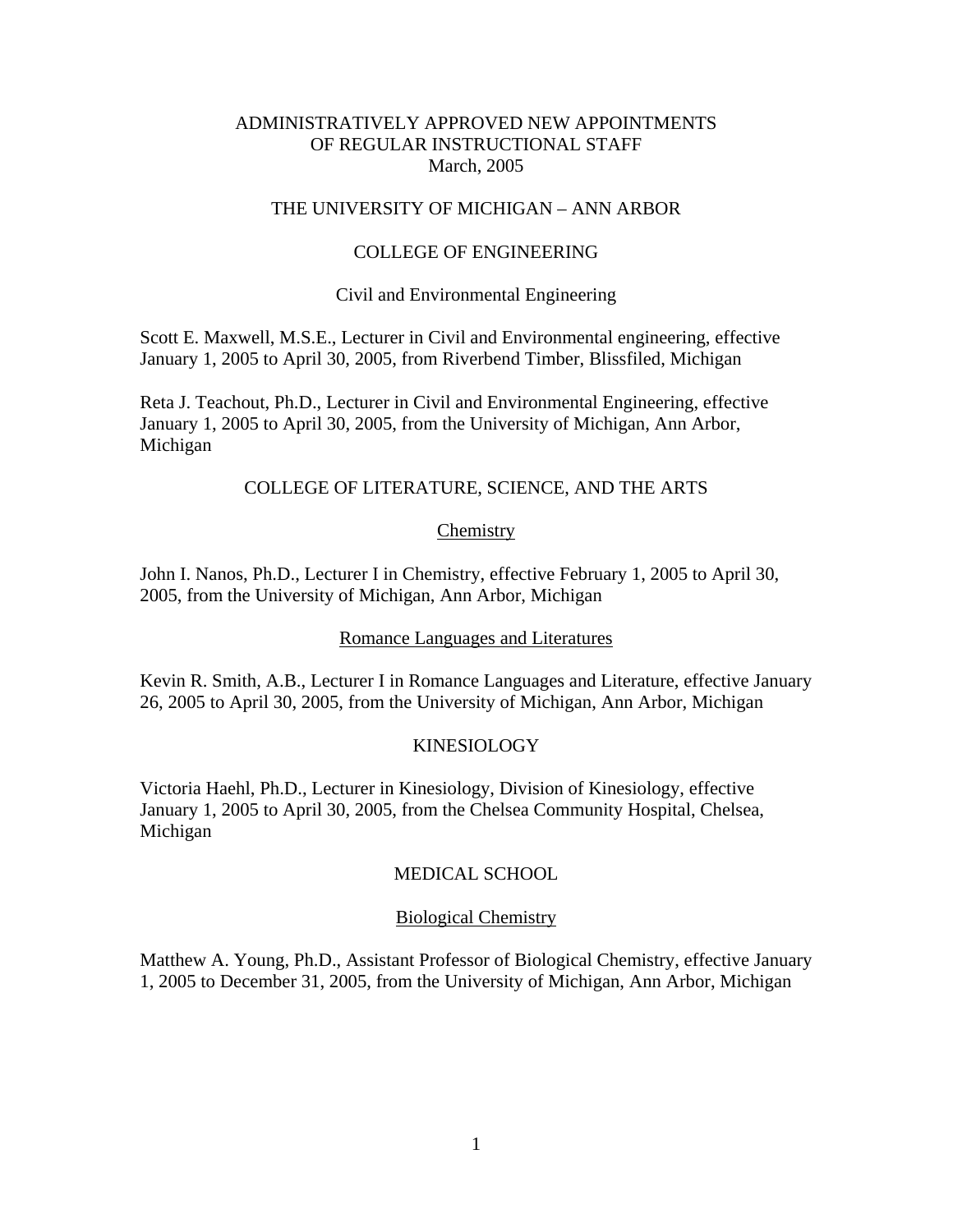## ADMINISTRATIVELY APPROVED NEW APPOINTMENTS OF REGULAR INSTRUCTIONAL STAFF March, 2005

## THE UNIVERSITY OF MICHIGAN – ANN ARBOR

### MEDICAL SCHOOL (continued)

### Pediatrics and Communicable Diseases

Leena S. Dev, M.D., Clinical Lecturer in Pediatrics and Communicable Diseases, effective February 7, 2005 to February 6, 2006, from the Thundermist Health Center, Woonsocket, Rhode Island

Yong Y. Han, M.D., Assistant Professor of Pediatrics and Communicable Diseases, effective February 1, 2005 to January 31, 2006, from the Loma Linda University, Loma Linda, California

### SCHOOL OF NURSING

Laurie C. Blondy, J.D., Clinical Lecturer in Nursing, effective January 1, 2005 to April 30, 2005, from the Medlow Advantage Services, Ann Arbor, Michigan

Lynn A. Gregory, M.S.N., Clinical Lecturer in Nursing, effective January 1, 2005 to May 31, 2005, from the University of Michigan, Ann Arbor, Michigan

Michelle L. Ludsin, M.S.N., Clinical Lecturer in Nursing, effective January 1, 2005 to April 30, 2005, from the University of Michigan, Ann Arbor, Michigan

Moira A. Kirvan Visvatti, M.S.N., Clinical Lecturer in Nursing, effective January 1, 2005 to April 30, 2005, from the University of Michigan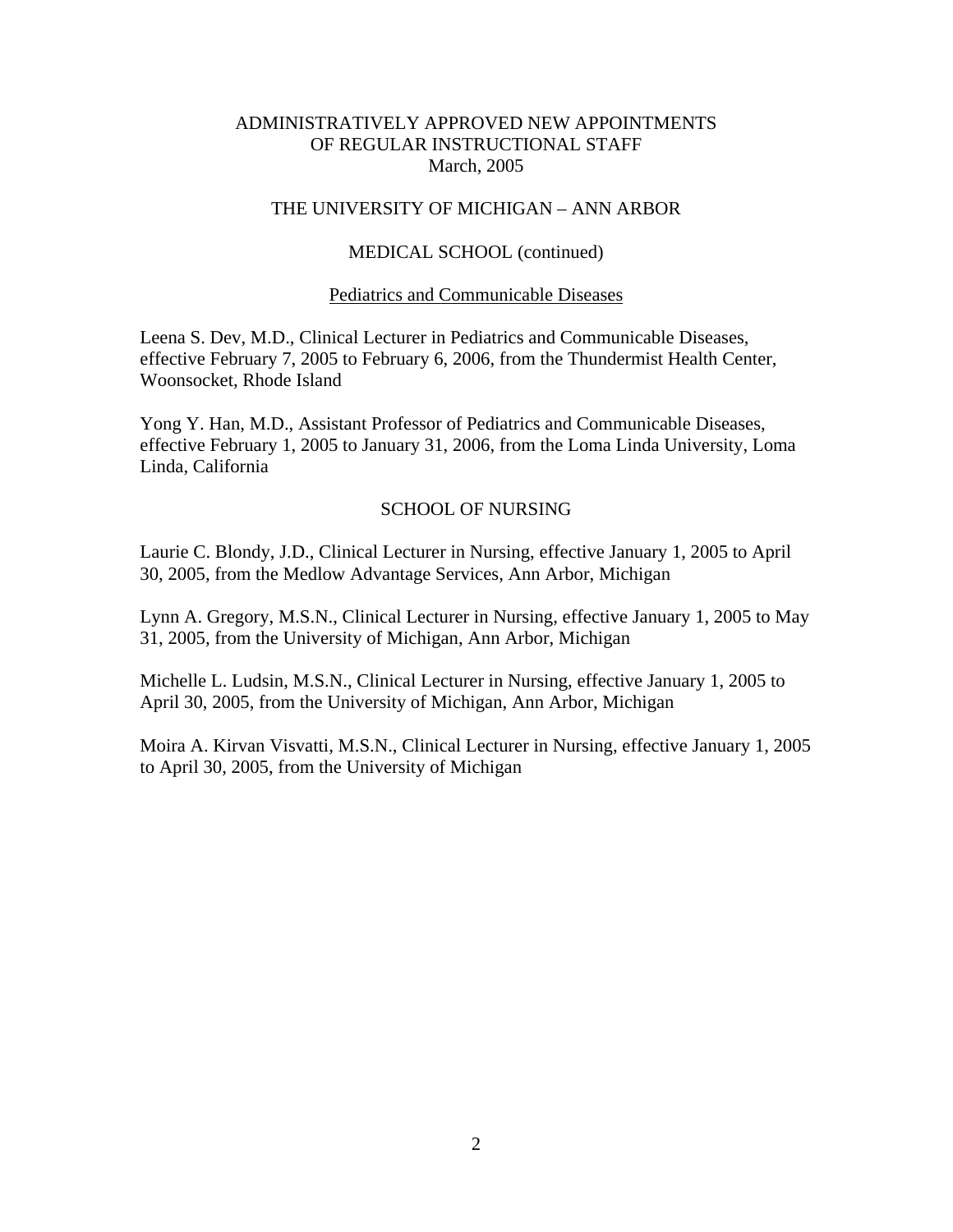## ADMINISTRATIVELY APPROVED NEW APPOINTMENTS OF REGULAR INSTRUCTIONAL STAFF March, 2005

# THE UNIVERSITY OF MICHIGAN – FLINT

## COLLEGE OF ARTS AND SCIENCES

### Music

Mari S. Yancho, M. MUS., Lecturer in Music and Art, effective January 1, 2005 to April 30, 2005, the University of Michigan, Flint, Michigan

### SCHOOL OF EDUCATION AND HUMAN SERVICES

### Education

Lisa M. Sensale, B.A., Lecturer in Education, effective January 1, 2005 to April 30, 2005, from the Michigan State University, East Lansing, Michigan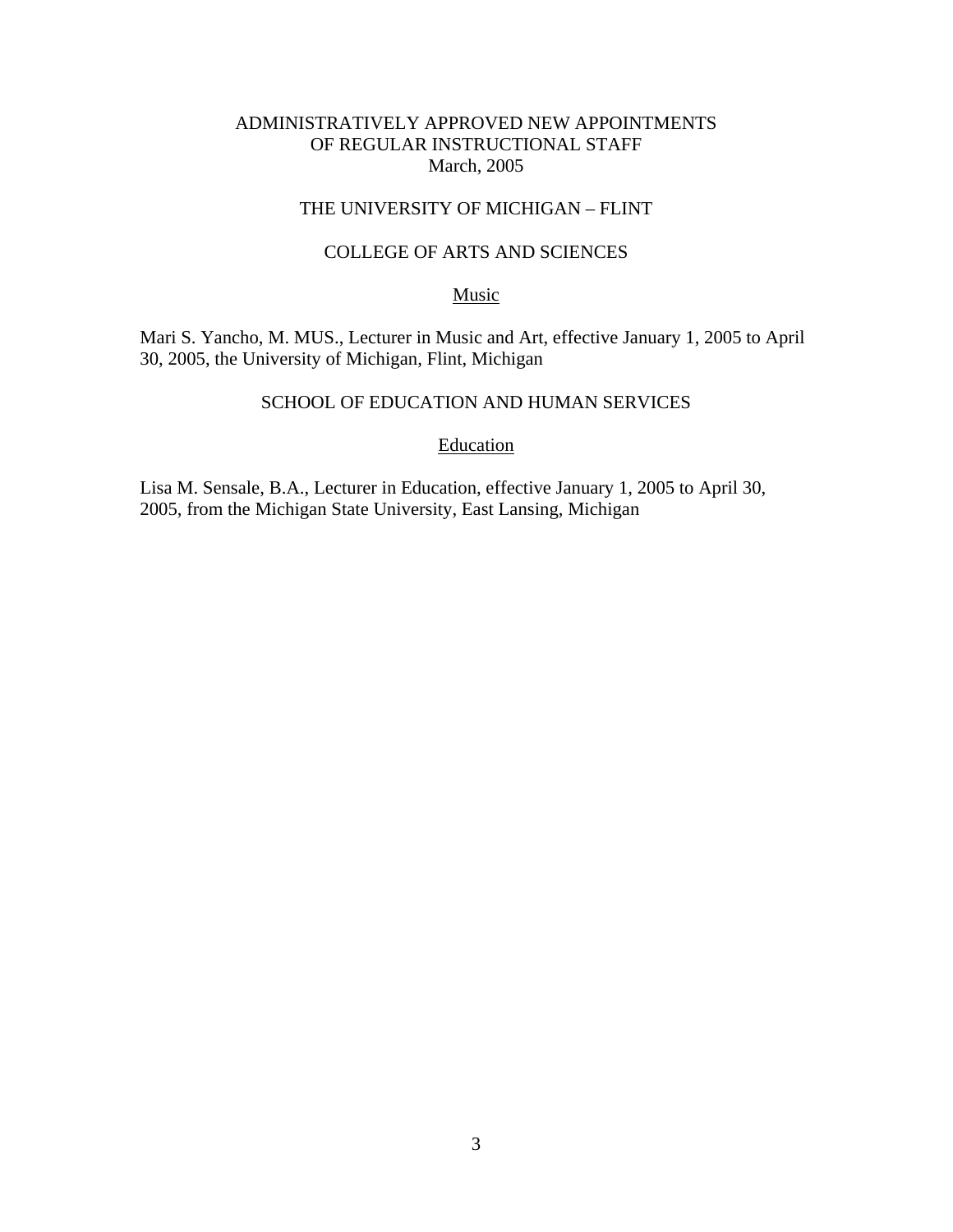## ADMINISTRATIVELY APPROVED PROMOTIONS, JOINT APPOINTMENTS, TRANSFERS OR DISCIPLINE CHANGES OF REGULAR INSTRUCTIONAL STAFF March, 2005

# THE UNIVERSITY OF MICHIGAN – ANN ARBOR

### SCHOOL OF DENTISTRY

### Biology and Materials Sciences

Paul H. Krebsbach, D.D.S., from Associate Professor of Dentistry, Biologic and Material Sciences, School of Dentistry and Associate Professor of Biomedical Engineering, College of Engineering to Donald A Kerr Professor of Oral Pathology, Associate Professor of Dentistry, Biologic and Material Sciences, School of Dentistry and Associate Professor of Biomedical Engineering, College of Engineering, effective April 1, 2005 to March 31, 2007

Eric S. Krukonis, Ph.D., from Assistant Professor of Microbiology and Immunology, Medical School to Assistant Professor of Microbiology and Immunology, Medical School and Assistant Professor of Dentistry, Department of Biologic and Materials Sciences, School of Dentistry, effective September 1, 2005 to August 31, 2005

#### COLLEGE OF LITERATURE, SCIENCE, AND THE ARTS

#### Classical Studies

Gina M. Soter, Ph.D., from Lecturer III in Classical Studies to Lecturer III in Classical Studies and Lecturer III in Residential College, effective September 1, 2004 to May 31, 2005

### MEDICAL SCHOOL

### Internal Medicine

David Aronoff, M.D., from Clinical Lecturer in Internal Medicine to Assistant Professor in Internal Medicine, effective January 15, 2005 to January 14, 2009

#### Orthopaedic Surgery

Bruce S. Miller, M.D., from Clinical Lecturer in Orthopaedic Surgery, to Assistant Professor of Orthopaedic Surgery, effective February 1, 2005 to May 31, 2005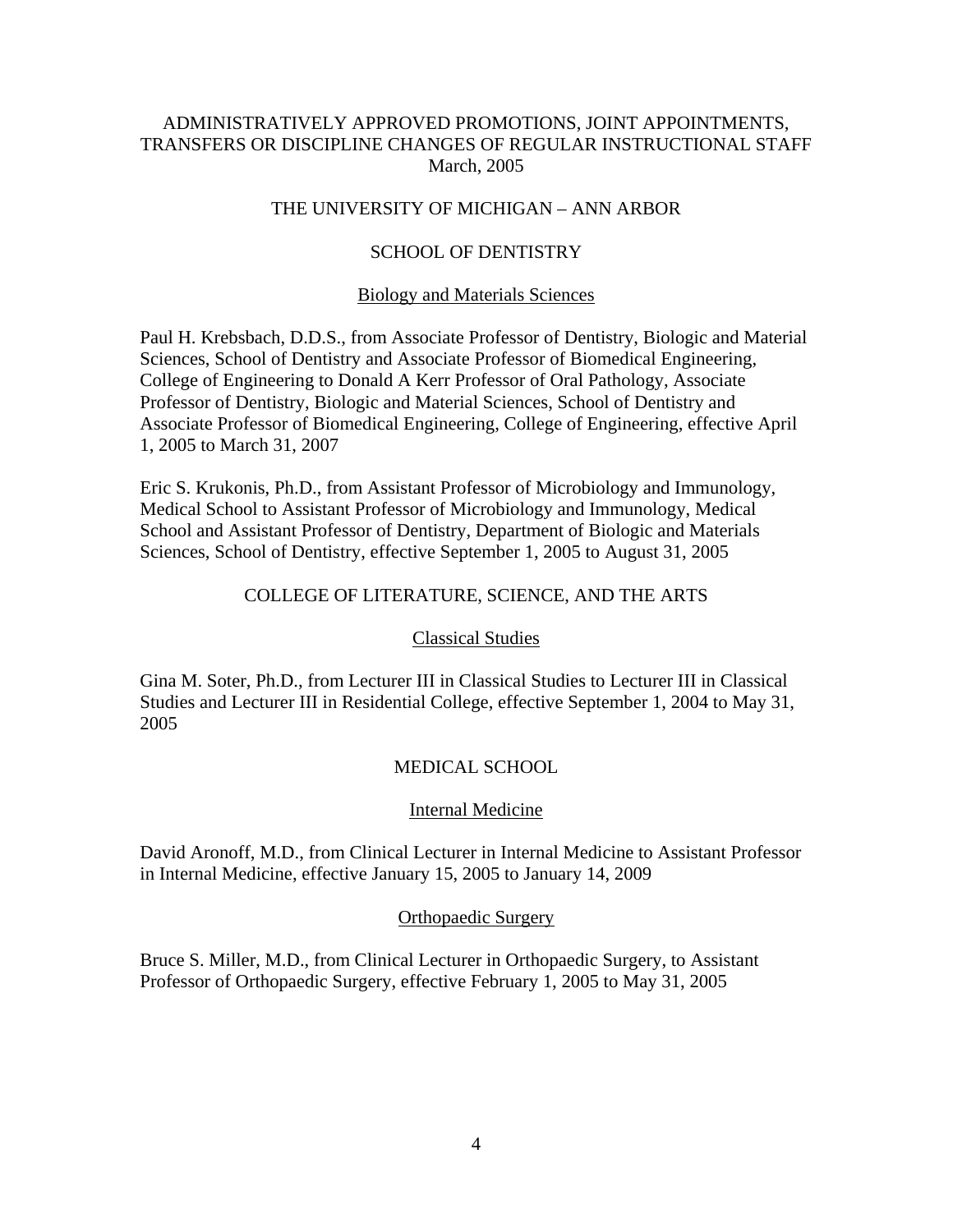## ADMINISTRATIVELY APPROVED PROMOTIONS, JOINT APPOINTMENTS, TRANSFERS OR DISCIPLINE CHANGES OF REGULAR INSTRUCTIONAL STAFF March, 2005

### THE UNIVERSITY OF MICHIGAN – ANN ARBOR

#### MEDICAL SCHOOL (continued)

#### Pathology

Duane W. Newton, Ph.D., from Clinical Assistant Professor of Pathology, Medical School to Clinical Assistant Professor of Pathology, Medical School and Assistant Professor of Epidemiology, School of Public Health, effective Janaury 1, 2005 to December 31, 2005

#### Physical Medicine and Rehabilitation

Andrew J. Haig, M.D., from Associate Professor of Orthopaedic Surgery to Associate Professor of Physical Medicine and Rehabilitation, effective September 1, 2004 to August 31, 2005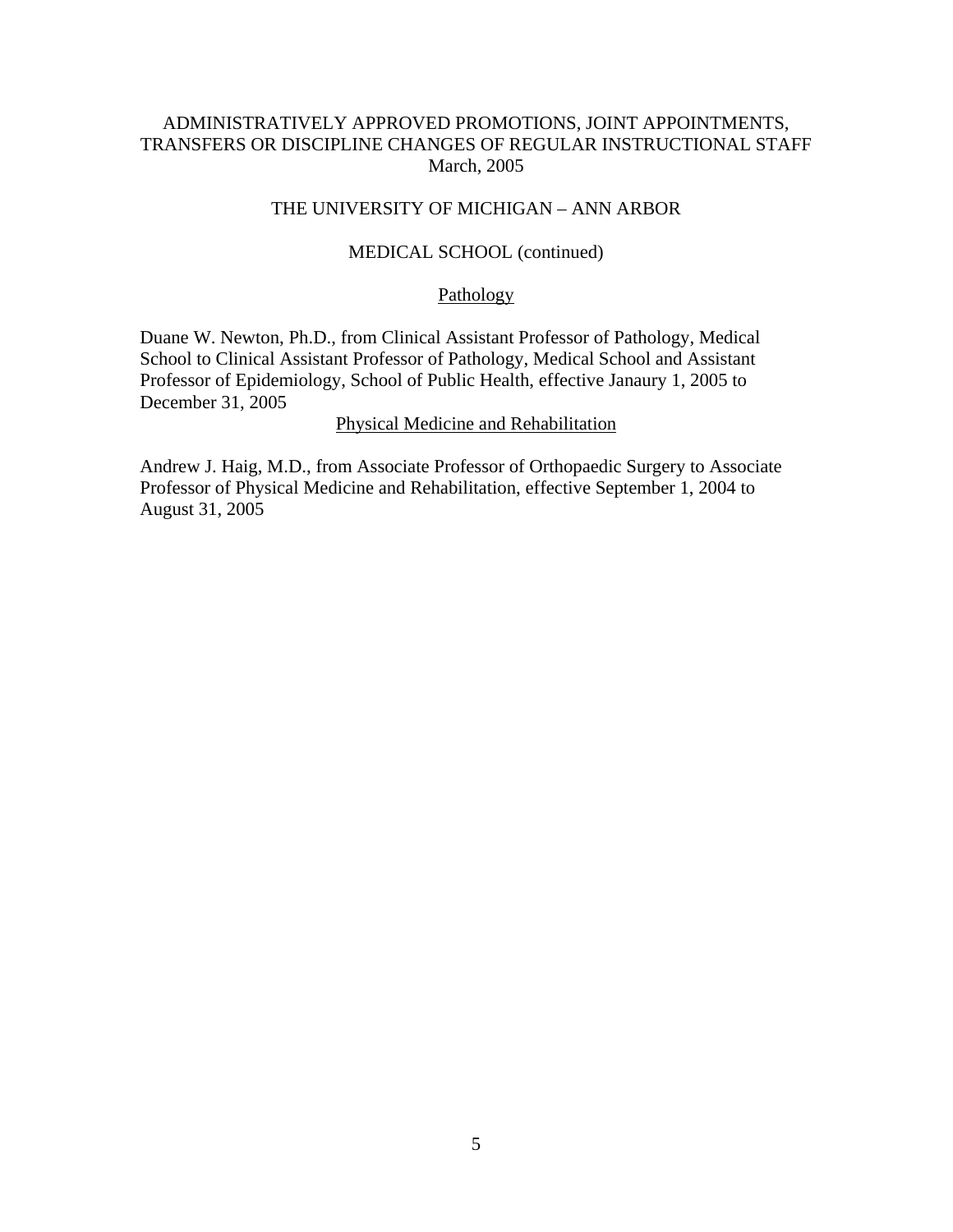## ADMINISTRATIVELY APPROVED PROMOTIONS, JOINT APPOINTMENTS, TRANSFERS OR DISCIPLINE CHANGES OF REGULAR INSTRUCTIONAL STAFF March, 2005

# THE UNIVERSITY OF MICHIGAN – DEARBORN

## COLLEGE OF ARTS, SCIENCES AND LETTERS

# Social Science

Suzanne L. Bergeron, Ph.D., from Assistant Professor of Social Sciences, Department of Social Sciences to Assistant Professor of Women's Studies and Assistant Professor of Social Sciences, Department of Social Sciences, effective September 1, 2004 to April 30, 2005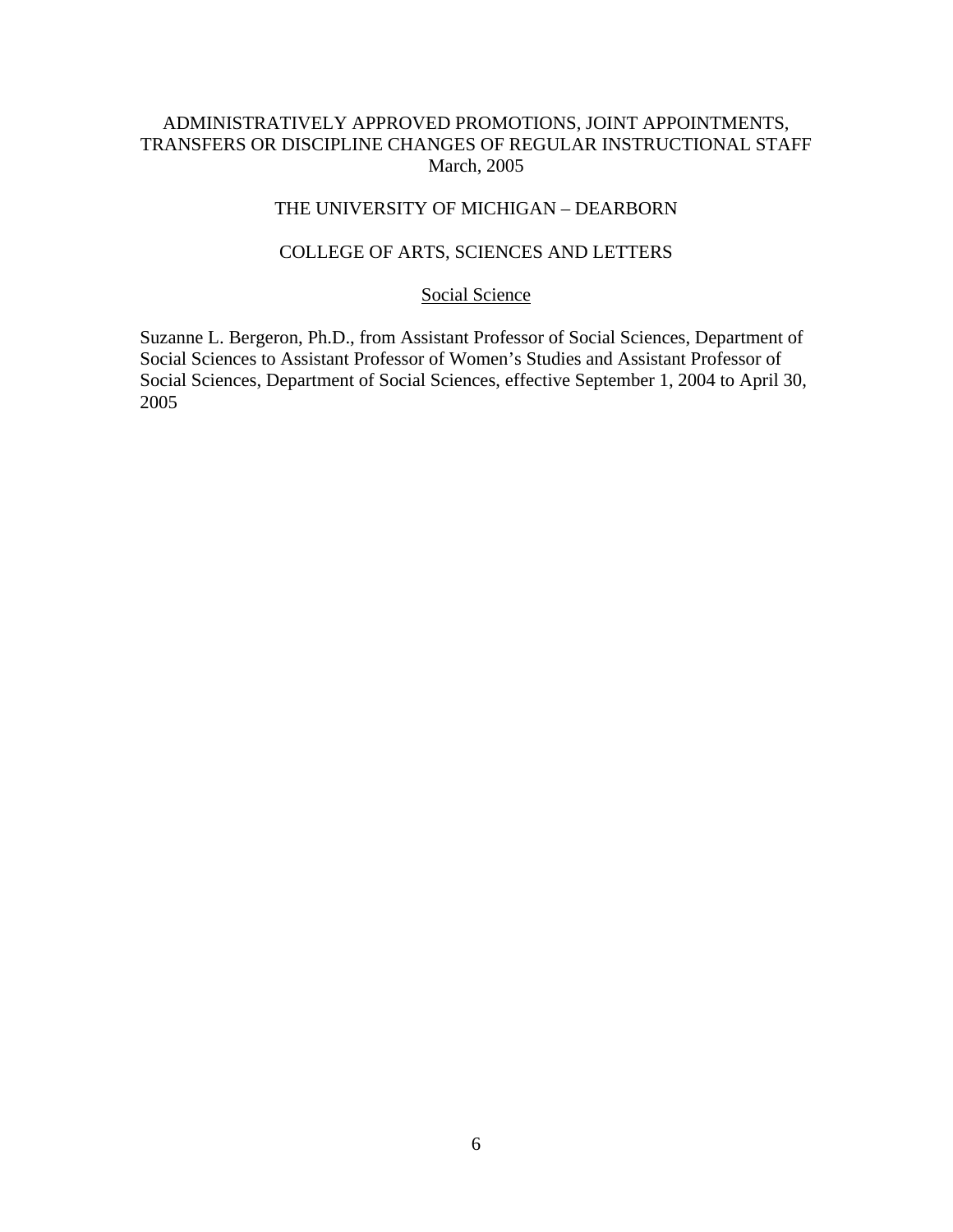## ADMINISTRATIVELY APPROVED EMERITUS/A FACULTY APPOINTMENTS March, 2005

## THE UNIVERSITY OF MICHIGAN – ANN ARBOR

## COLLEGE OF ENGINEERING

### Mechanical Engineering

Bruce H. Karnopp, Ph.D., Associate Professor Emeritus of Mechanical Engineering, effective January 1, 2005 to April 30, 2005

### Nuclear Engineering and Radiological Sciences

Terry Kammash, Ph.D., Stephen S Attwood Professor Emeritus and Professor Emeritus of Nuclear Engineering and Radiological Sciences, effective January 1, 2005 to April 30, 2005

## MEDICAL SCHOOL

### Anesthesiology

Sujit K. Pandit, Ph.D., Professor Emeritus of Anesthesiology, effective January 1, 2005 to December 31, 2005

### Biophysics Research

Martha L. Ludwig, Ph.D., J Lawrence Oncley Distinguished University Professor of Biological Chemistry, Professor of Biological Chemistry, Medical School, on sabbatical leave effective September 1, 2004 to February 28, 2005, to initiate non-crystallographic studies to characterize the molecular motions that occur in B12 dependent methionine synthase. Work will be done in Ann Arbor, Michigan.

### Internal Medicine

Friedrich K. Port, M.D., Professor Emeritus of Internal Medicine, Medical School and Professor Emeritus of Epidemiology, School of Public Health, effective March 1, 2005 to February 28, 2006

### Microbiology and Immunology

David I. Friedman, M.D., Professor Emeritus of Microbiology and Immunology, effective January 1, 2005 to December 31, 2005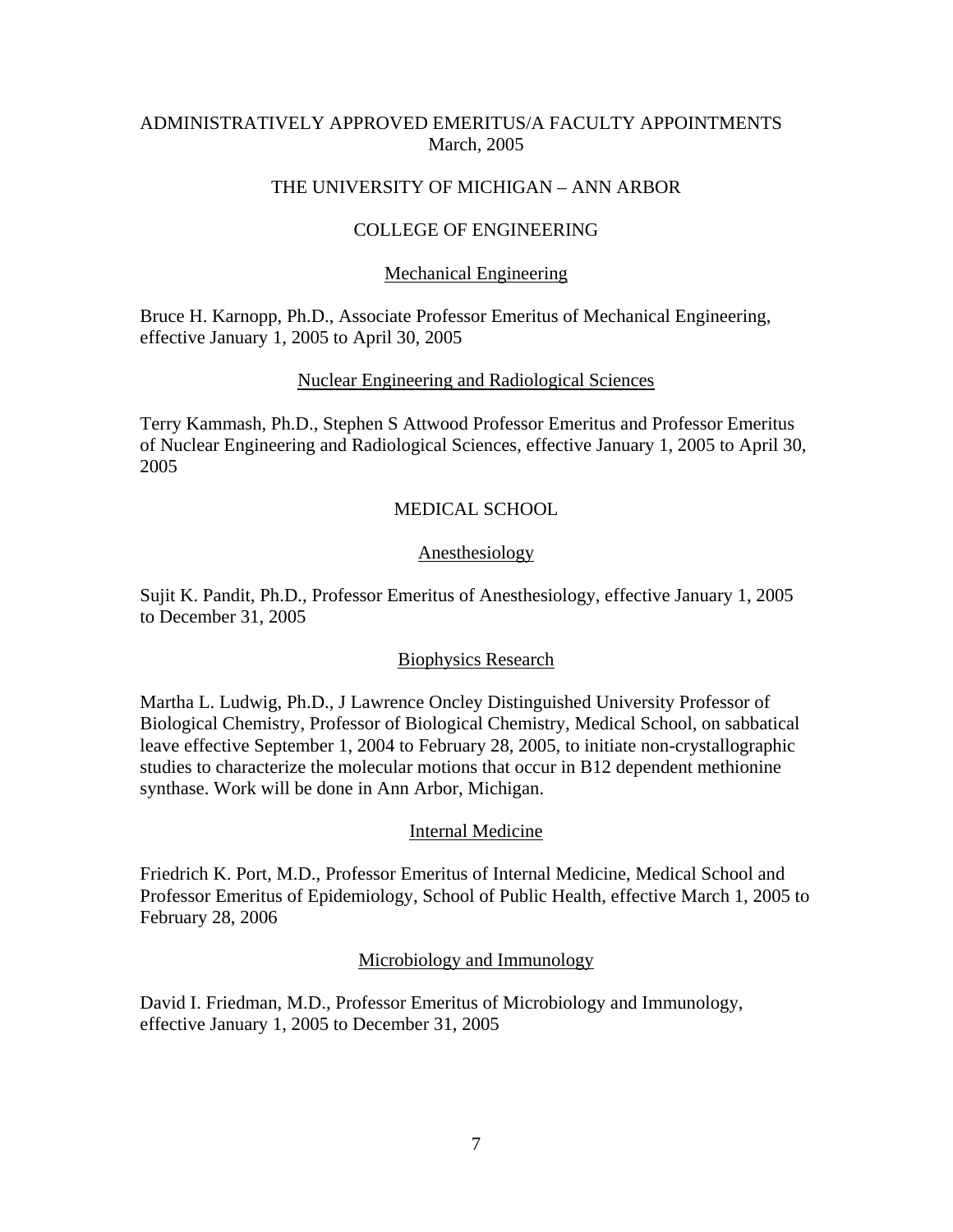## ADMINISTRATIVELY APPROVED EMERITUS/A FACULTY APPOINTMENTS March, 2005

## THE UNIVERSITY OF MICHIGAN – ANN ARBOR

## SCHOOL OF NURSING

Jan W. Smith, M.P.H., Lecturer in Nursing, on extended sick leave, effective January 1, 2005 to May 31, 2005

## SCHOOL OF PUBLIC HEALTH

#### Health Management and Policy

Rashid L. Bashahur, Ph.D., Professor Emeritus of Health Management and Policy, effective January 1, 2005 to December 31, 2005

# SCHOOL OF SOCIAL WORK

Shirley A. Lockery, Ph.D., Associate Professor Emeritus of Social Work, effective January 1, 2005 to December 31, 2005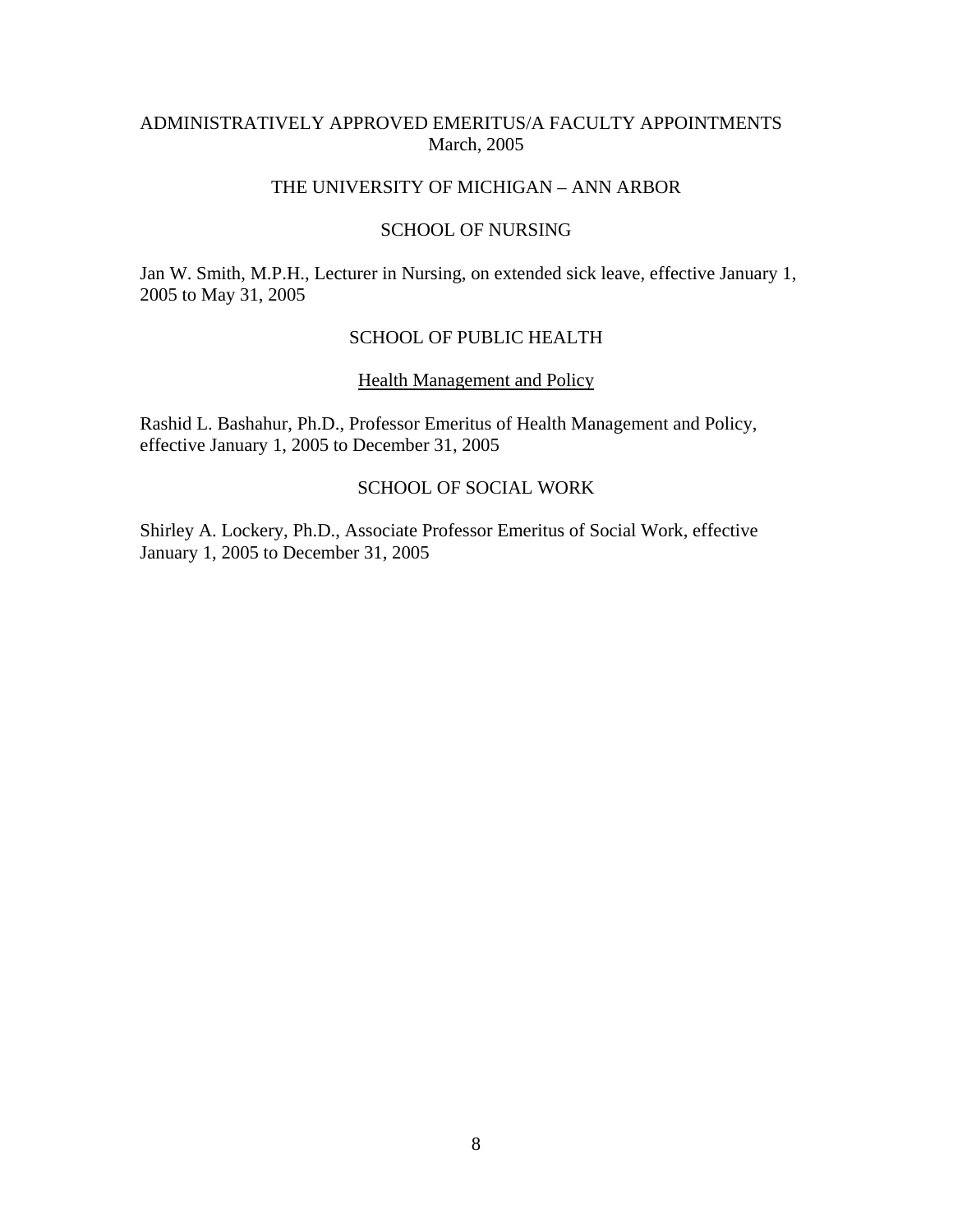## THE UNIVERSITY OF MICHIGAN – ANN ARBOR

### COLLEGE OF LITERATURE, SCIENCE, AND THE ARTS

#### American Culture

Catherine L. Benamou, Ph.D., Associate Professor of Film and Video and Associate Professor of American Culture, on sabbatical leave effective January 1, 2005 to May 31, 2005, to research transnational transmission and reception of Spanish language television in Detroit and Los Angeles metropolitan areas, and write a draft for a book manuscript. Work will be done in Madrid, Spain, Los Angeles, California and Detroit, Michigan.

Maria E. Cotera, Ph.D., Assistant Professor of Latino Studies, Program in American Culture and Assistant Professor of Women's Studies, on duty off campus effective January 1, 2005 to May 31, 2005, to complete a book titled Life in the contact zone: Junita Gonzales, Ella Delove, Zora Neale Hurston and other differential imagination. Work will be done in Ann Arbor, Michigan.

Amy K. Stillman, Ph.D., Associate Professor of American Culture, on duty off-campus leave effective January 1, 2005 to May 31, 2005, to complete a manuscript for a book. Work will be done in Ann Arbor, Michigan.

Magdalena J. Zaborowska, Ph.D., Associate Professor of American Culture and Associate Professor of Afro-American and African Studies, on duty off campus leave effective January 1, 2005 to May 31, 2005, to finish drafting a manuscript for a book. Work will be done in Ann Arbor, Michigan.

### Anthropology

Kelly M. Askew, Ph.D., Associate Professor of Anthropology and Associate Professor of Afro-American and African Studies, on sabbatical leave effective January 1, 2005 to May 31, 2005, to collaborate with Dr. H. Ghassany to analyze data from research entitled "Zanzibar Revelations: Remembered Futures, Dismembered Pasts". Work will be done in Ann Arbor, Michigan.

Fernando Coronil, Ph.D., Associate Professor of Anthropology and Associate Professor of History, on sabbatical leave effective January 1, 2005 to May 31, 2005, to complete a draft of a book on the April 11, 2002 coup against Venezuelan President Hugo Chavez. Work will be done in Cuba and Ann Arbor, Michigan.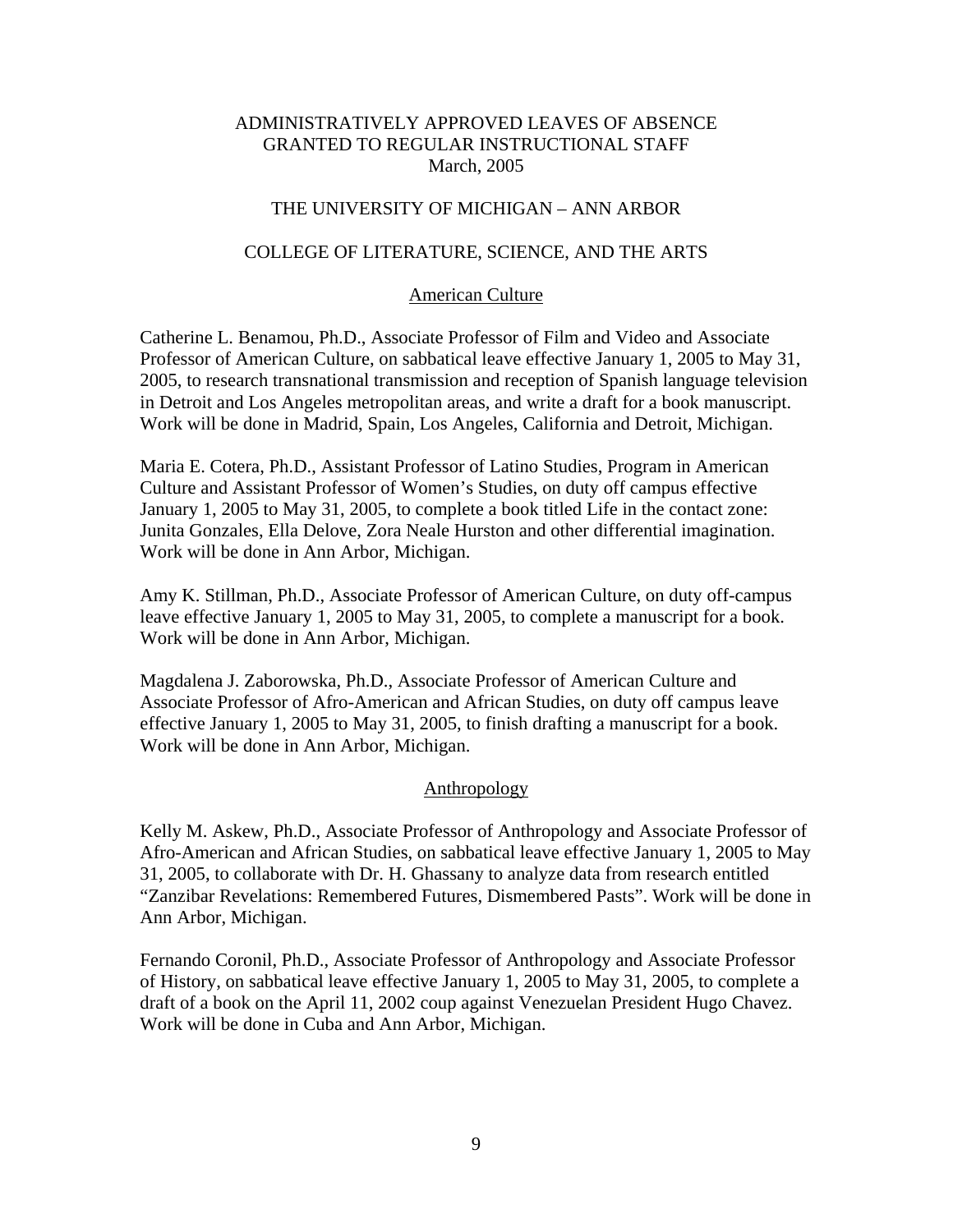## THE UNIVERSITY OF MICHIGAN – ANN ARBOR

### COLLEGE OF LITERATURE, SCIENCE, AND THE ARTS (continued)

### Anthropology (continued)

Janet C. Hart, Ph.D., Associate Professor of Anthropology, on extended sick leave effective January 1, 2005 to May 31, 2005

Joyce Marcus, Ph.D., Elman R Service Collegiate Professor of Cultural Evolution, Professor of Anthropology, on sabbatical leave effective January 1, 2005 to May 31, 2005, to finalize a book analyzing excavations/excavated artifacts from San Jose Mogote, Mexico and work on another book comparing and analyzing chiefly societies and their art. Work will be done in Ann Arbor, Michigan.

John G. Mitani, Ph.D., James N Spuhler Collegiate Professor of Anthropology and Professor of Anthropology, on sabbatical leave effective January 1, 2005 to May 31, 2005, to complete requisite fieldwork conducting behavioral observations of chimpanzees in Uganda. Work will be done in Uganda and Ann Arbor, Michigan.

## Museum of Anthropology

Carla M. Sinopoli, Ph.D., Professor of Anthropology, on sabbatical leave effective September 1, 2004 to December 31, 2004 and on duty off campus leave effective January 1, 2005 to May 31, 2005, to complete analysis on the Vijayanagara Metropolitan Survey and early historic landscapes of the Tungabhadra Corridor for a article to be published in Santa Fe New Mexico. Work will be done in Karnataka State, India and Ann Arbor, Michigan.

### **Chemistry**

Masato Koreeda, Ph.D., Professor of Chemistry, College of Literature, Science, and the Arts and Professor of Medicinal Chemistry, College of Pharmacy, on sabbatical leave effective January 1, 2005 to May 31, 2005, to learn glycobiology technique and methods and study biological activity of synthetic sialyl Lewis x analogs. Work will be done in Sindai, Japan and Ann Arbor, Michigan.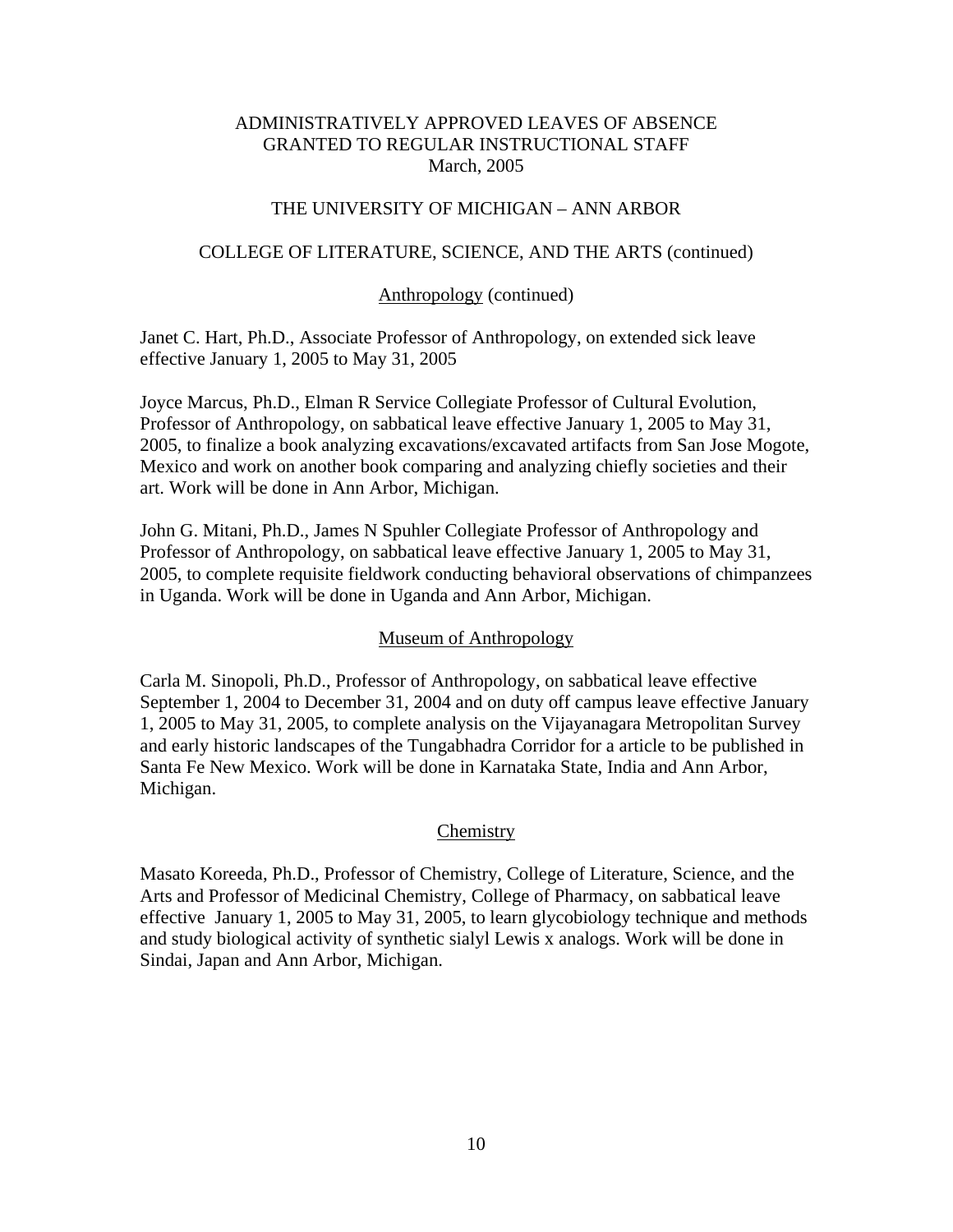## THE UNIVERSITY OF MICHIGAN – ANN ARBOR

### COLLEGE OF LITERATURE, SCIENCE, AND THE ARTS (continued)

#### Communication Studies

Brad J. Bushman, Ph.D., Professor of Communication Studies, Professor of Psychology, on duty off campus leave effective January 1, 2005 to May 31, 2005, to work on a metaanalysis of all research on anger reduction techniques. Work will be done in Amsterdam, Netherlands and Ann Arbor, Michigan.

Derek W. Vaillant, Ph.D., Associate Professor of Communication Studies, on sabbatical leave effective January 1, 2005 to May 31, 2005, to work on a project "We Will Be Heard" studying local and regional issues in American broadcasting between 1945 – 1985 researching issues of race, ethnicity and cultural politics. Work will be done in Ann Arbor, Michigan.

Michael W. Traugott, Ph.D., Professor of Communication Studies, on duty off campus leave effective January 1, 2005 to May 31, 2005, to work on a book and several writing projects. Work will be done in Ann Arbor, Michigan.

Zhaoxu Yan, Ph.D., Assistant Professor of Communication Studies, on duty off campus leave effective January 1, 2005 to May 31, 2005, to prepare manuscripts for publications and working on a book prospectus. Work will be done in Ann Arbor, Michigan.

### Ecology and Evolutionary Biology

George W. Kling, II, Professor of Ecology and Evolutionary Biology, on sabbatical leave effective September 1, 2004 to May 31, 2005, to learn new techniques required to retool research program to incorporate mathematical modeling. Work will be done in Ann Arbor, Michigan.

### English Language and Literature

George J. Bornstein, Ph.D., CA Patrides Collegiate Professor of English and Professor of English Language and Literature, on duty off campus leave effective January 1, 2005 to May 31, 2005

Gregg D. Crane, Ph.D., Associate Professor of English Language and Literature, on duty off campus leave effective January 1, 2005 to May 31, 2005, to research and write a book on the  $19<sup>th</sup>$  century American fiction for Cambridge Press. Work will be done in Ann Arbor, Michigan.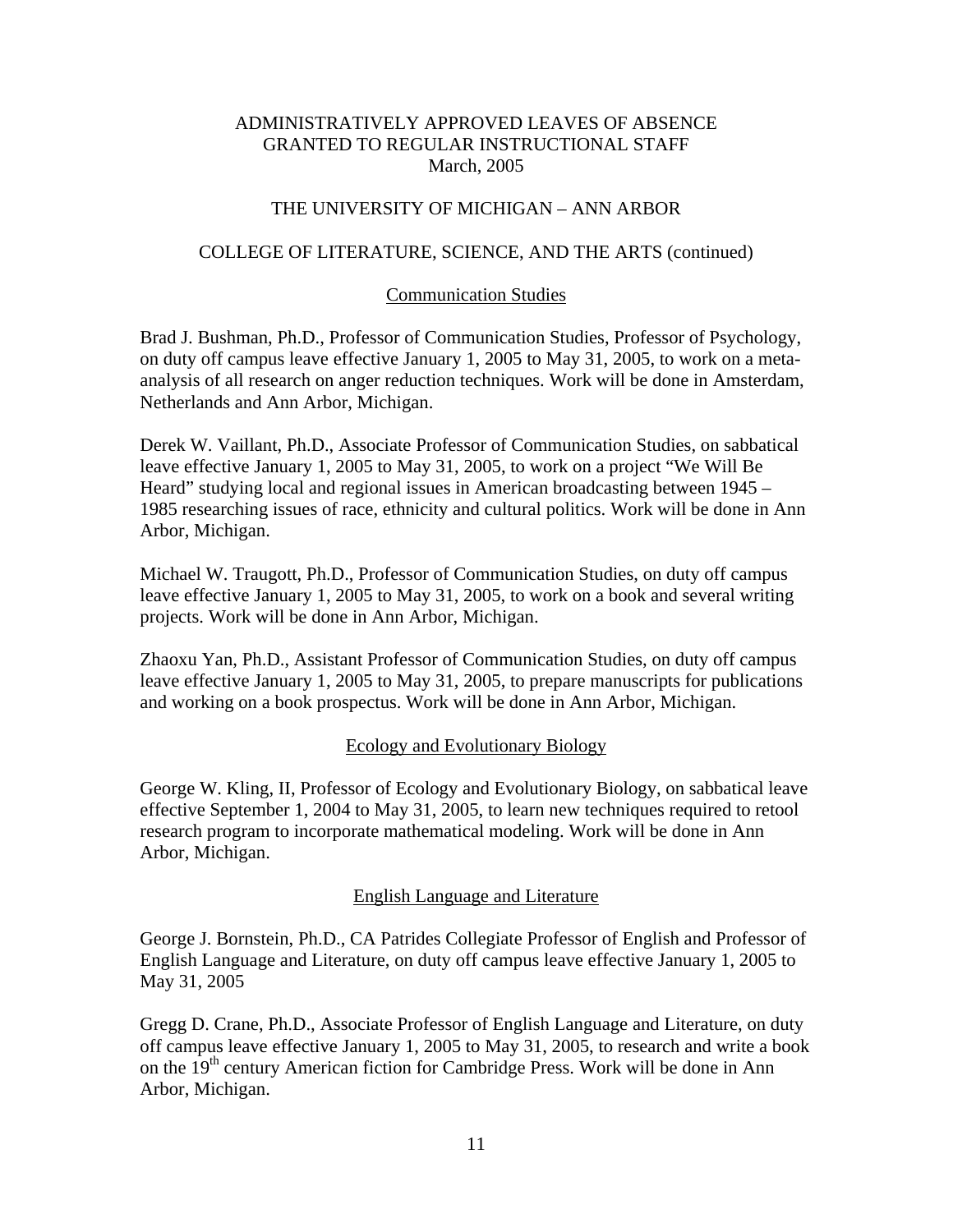## THE UNIVERSITY OF MICHIGAN – ANN ARBOR

### COLLEGE OF LITERATURE, SCIENCE, AND THE ARTS (continued)

### English Language and Literature (continued)

Linda K. Gregerson, Ph.D., Frederick G L Hurtwell Professor and Professor of English, on sabbatical leave effective January 1, 2005 to May 31, 2005, to work on a new volume of poetry. Work will be done in Ann Arbor, Michigan.

Joshua L. Miller, Ph.D., Assistant Professor of English Language and Literature, on duty off campus leave effective January 1, 2005 to May 31, 2005, to complete a manuscript for a book to be published this spring. Work will be done in Ann Arbor, Michigan.

Andrea P. Zemgulys, Ph.D., Assistant Professor of English Language and Literature, on duty off campus leave effective January 1, 2005 to May 31, 2005, to prepare a book manuscript. Work will be done Ann Arbor, Michigan.

### Geological Sciences

Rebecca A. Lange, Ph.D., Professor of Geological Sciences, Ph.D., on sabbatical leave effective January 1, 2005 to May 31, 2005, to research and develop a new frequency sweep acoustic interferometer that can measure melt compressibility at high pressure. Work will be done in Ann Arbor, Michigan.

Youxue Zhang, Ph.D., Professor of Geological Sciences, on sabbatical leave effective January 1, 2005 to May 31, 2005, to establish some new scientific ties and conduct collaborative research with the California Institute of Technology and Peking University. Work will be done in China, Pasadena, California and Ann Arbor, Michigan.

### History

Beate D. Dignas, D. PHIL, Assistant Professor of History, on duty off campus leave effective January 1, 2005 to May 31, 2005, to complete a manuscript for a book on the study of Greek priest in the intellect period. Work will be done in Oxford, England and Ann Arbor, Michigan.

Dario Gaggio, Ph.D., Assistant Professor of History, on duty off campus leave effective January 1, 2005 to May 31, 2005, to teach at the University of Michigan study aboard program. Work will be done in Florence, Italy.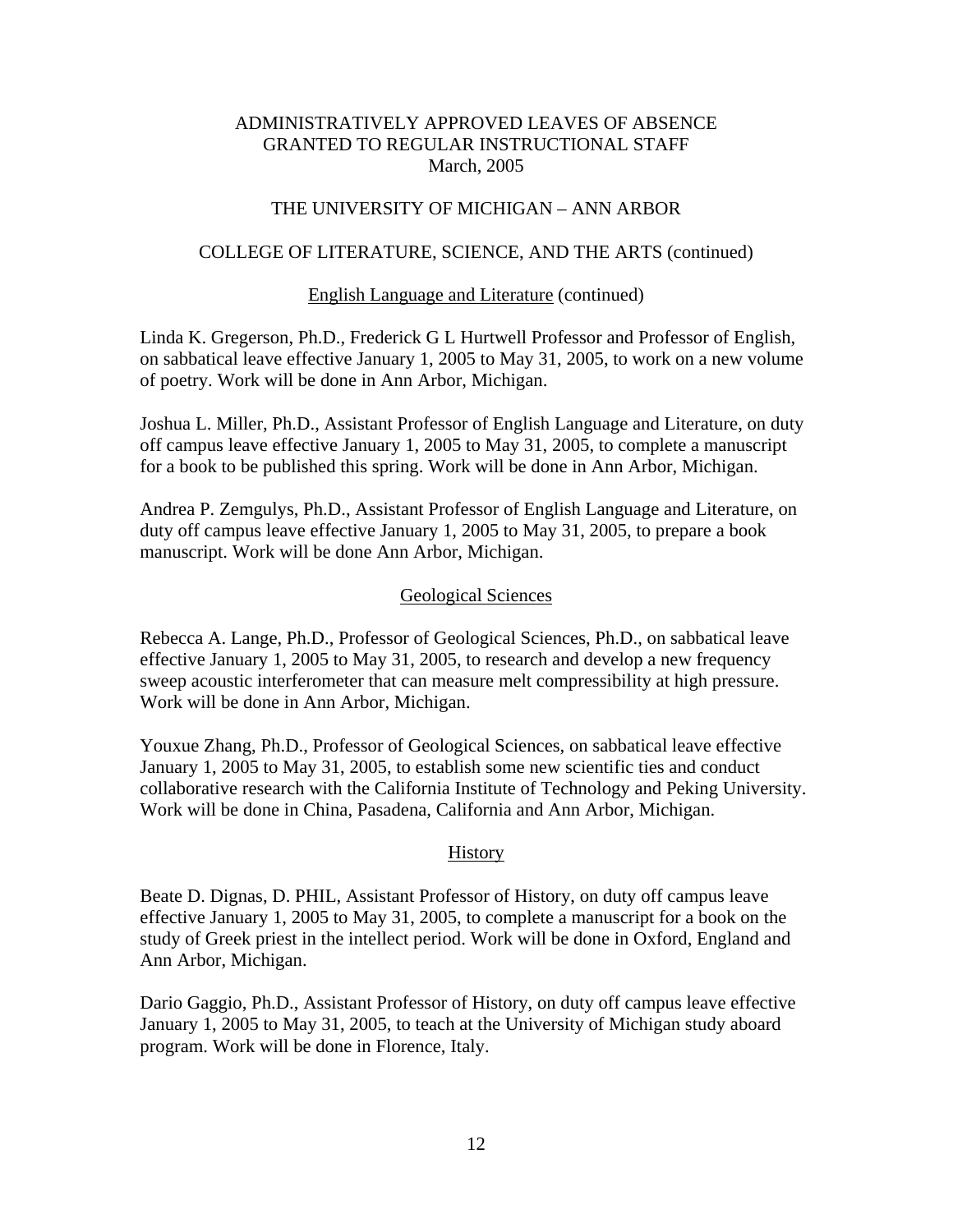### THE UNIVERSITY OF MICHIGAN – ANN ARBOR

### COLLEGE OF LITERATURE, SCIENCE, AND THE ARTS (continued)

### History (continued)

Carol F. Karlsen, Ph.D., Associate Professor of History and Women's Studies, on duty off campus leave effective January 1, 2004 to May 31, 2005, to give twelve lecturers. Work will be done in Paris & Marseille, France.

Michael P. MacDonald, Ph.D., Richard Hudson Professor of History and Professor of History, on duty off campus leave effective January 1, 2005 to May 31, 2005, to do historic research and writing. Work will be done in Ann Arbor, Michigan.

Michele Mitchell, Ph.D., Associate Professor of History and Associate Professor of Afro-American and African Studies, on sabbatical leave effective January 1, 2005 to May 31, 2005, to research the identification of archives, the Library of Congress, University of California, Berkeley and the Smithsonian Institute. Work will be done in Washington District of Columbia, Berkeley, California and Ann Arbor, Michigan.

Regina Morantz-Sanchez, Ph.D., Professor of History, on duty off campus leave effective January 1, 20205 to May 31, 2005, to research various archives for a new book on progressive reform in the United States. Work will be done in Ann Arbor, Michigan,

Damon I. Salesa, D. PHIL., Assistant Professor of History and Assistant Professor of American Culture, on duty off campus leave effective January 1, 2005 to May 31, 2005, to complete research for book manuscript. Work will be done in Ann Arbor, Michigan.

## **Linguistics**

Ann L. Milroy, Ph.D., Hans Kurath Collegiate Professor of Linguistics, Professor of Linguistics, on duty off campus leave effective January 1, 2005 to May 31, 2005, to finish work with graduate students prior to retirement. Work will be done in Ann Arbor, Michigan.

### Mathematics

Smadar Karni, Ph.D., Professor of Mathematics, on sabbatical leave effective September 1, 2004 to December 31, 2005, to conduct a research program on numerical methods for fluids, expand into multiphase MHD and travel to work with collaborators at the University of Bordeaux and New York University. Work will be done in Bordeaux, France, New York, New York and Ann Arbor, Michigan.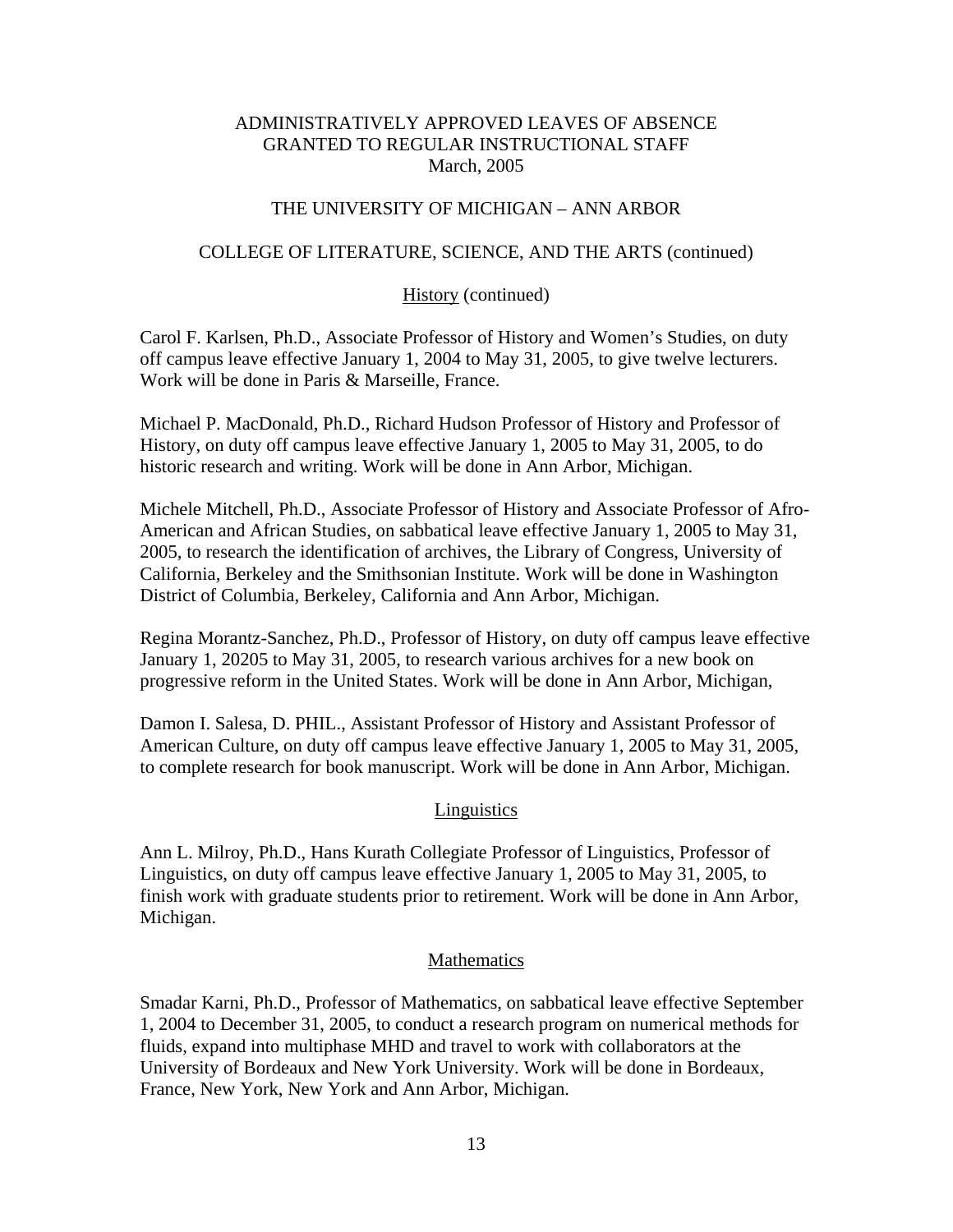### THE UNIVERSITY OF MICHIGAN – ANN ARBOR

### COLLEGE OF LITERATURE, SCIENCE, AND THE ARTS (continued)

#### Mathematics (continued)

B. Alan Taylor, Ph.D., Professor of Mathematics, on duty off campus leave effective January 1, 2005 to May 31, 2005, to complete research and write results for two multiyear research projects. Work will be done in Ann Arbor, Michigan.

Arthur G. Wasserman, Ph.D., Professor of Mathematics, on duty off campus leave effective January 1, 2005 to May 31, 2005, to research an algebraic actions of lie groups and research singularity for motion in math physics. Work will be done Vienna, Hawaii and Ann Arbor, Michigan.

#### Molecular, Cellular and Developmental Biology

Charles F. Yocum, Ph.D., Alfred S Sussman Distinguished University Professor of Molecular, Cellular and Developmental Biology, Professor of Molecular, Cellular and Developmental Biology and Professor of Chemistry, on duty off campus leave effective January 1, 2005 to May 31, 2005, to do research on the role of  $Co2+$  in photosynthesis water oscillation. Work will be done at the Leiden University, Leiden, Netherlands.

#### Philosophy

David J. Velleman, Ph.D., GEM Anscombe Collegiate Professor of Philosophy, James B and Grace J Nelson Professor of Philosophy and Professor of Philosophy, on duty off campus leave effective January 1, 2005 to May 31, 2005, to co-direct seminars at the University of North Carolina. Work will be done in Chapel Hill, North Carolina.

#### Physics

Fred C. Adams, Ph.D., Professor of Physics, on sabbatical leave effective January 1, 2005 to May 31, 2005, to research theoretical astrophysics and extend the current theory of star formation to include the feedback effects that occur in large stellar aggregates, determining the extent to which planet formation cab be compromised in crowed stellar systems. Work will be done in Cambridge, Massachusetts, Santa Cruz and Berkeley California.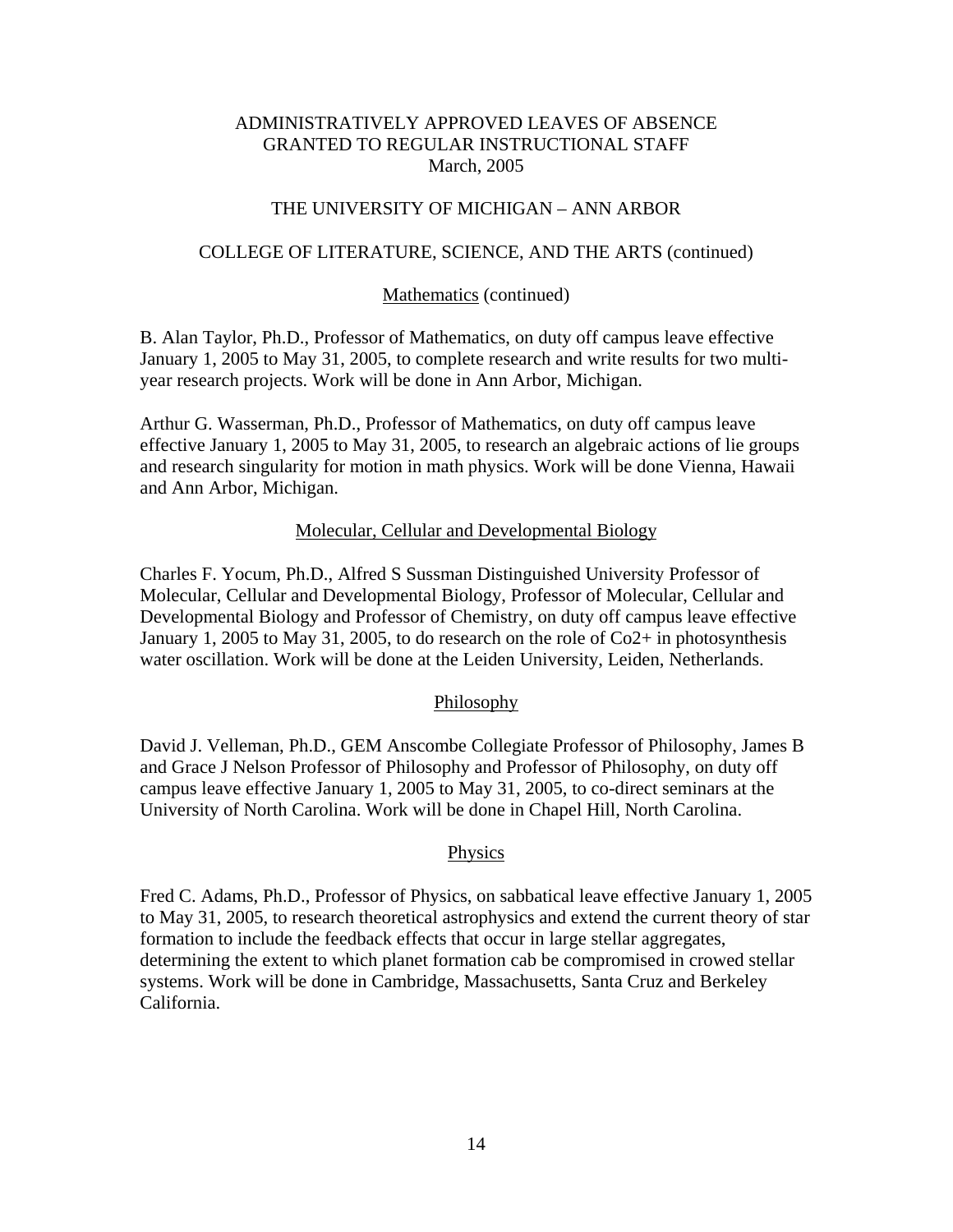## THE UNIVERSITY OF MICHIGAN – ANN ARBOR

### COLLEGE OF LITERATURE, SCIENCE, AND THE ARTS (continued)

### Physics (continued)

August Evrard, Ph.D., Professor of Physics, on sabbatical leave effective January 1, 2005 to May 31, 2005, to pursue several lines of research on the formation of galaxies and clusters of galaxies. Work will be done in Hamilton, Ontario, Garching, Germany, Durham, England, Tokyo, Japan, Honolulu, Hawaii.

David W. Gerdes, Ph.D., Associate Professor of Physics, on scholarly activity leave effective September 1, 2004 to December 31, 2004

Wolfgang B. Lorenzon, Ph.D., Associate Professor of Physics, on duty off campus leave effective January 1, 2005 to May 31, 2005, to work on the SNAP project at the Berkeley National Laboratory. Work will be done in Berkeley, California.

John K. Riles, Ph.D., Professor of Physics, on sabbatical leave effective January 1, 2005 to May 31, 2005, to work on the ligo experiment, data analysis to search for rotating neutron stars and participate in interferometer commissioning. Work will be done in Richland, Washington and Livingston, Louisiana.

Daniel H. Levine, Ph.D., James Orin Murfin Professor of Political Science, Professor of Political Science, on sabbatical leave effective January 1, 2005 to May 31, 2005, to complete a book on religion and politics in Latin American and a book on the life and times of democracy in Venezuela, the context of recent social and political change in Latin American. Work will be done in Ann Arbor, Michigan.

## Political Science

Arlene W. Saxonhouse, Ph.D., Professor of Political Science and Women's Studies, on sabbatical leave effective January 1, 2005 to May 31, 2005, to complete a manuscript Shame and Free Speech: Democracy and the Unfettered Tongue in Ancient Athens and a new project titled Euripides on Trial: A Tragedian's Democratic Critique of Democratic Athens. Work will be done in Washington District of Columbia and Palo Alto, California.

### Romance Languages and Literatures

Enrique Garcia Santo-Tomas, Ph.D., Associate Professor of Spanish, on sabbatical leave effective January 1, 2005 to May 31, 2005, to work on a book. Work will be done in Ann Arbor, Michigan.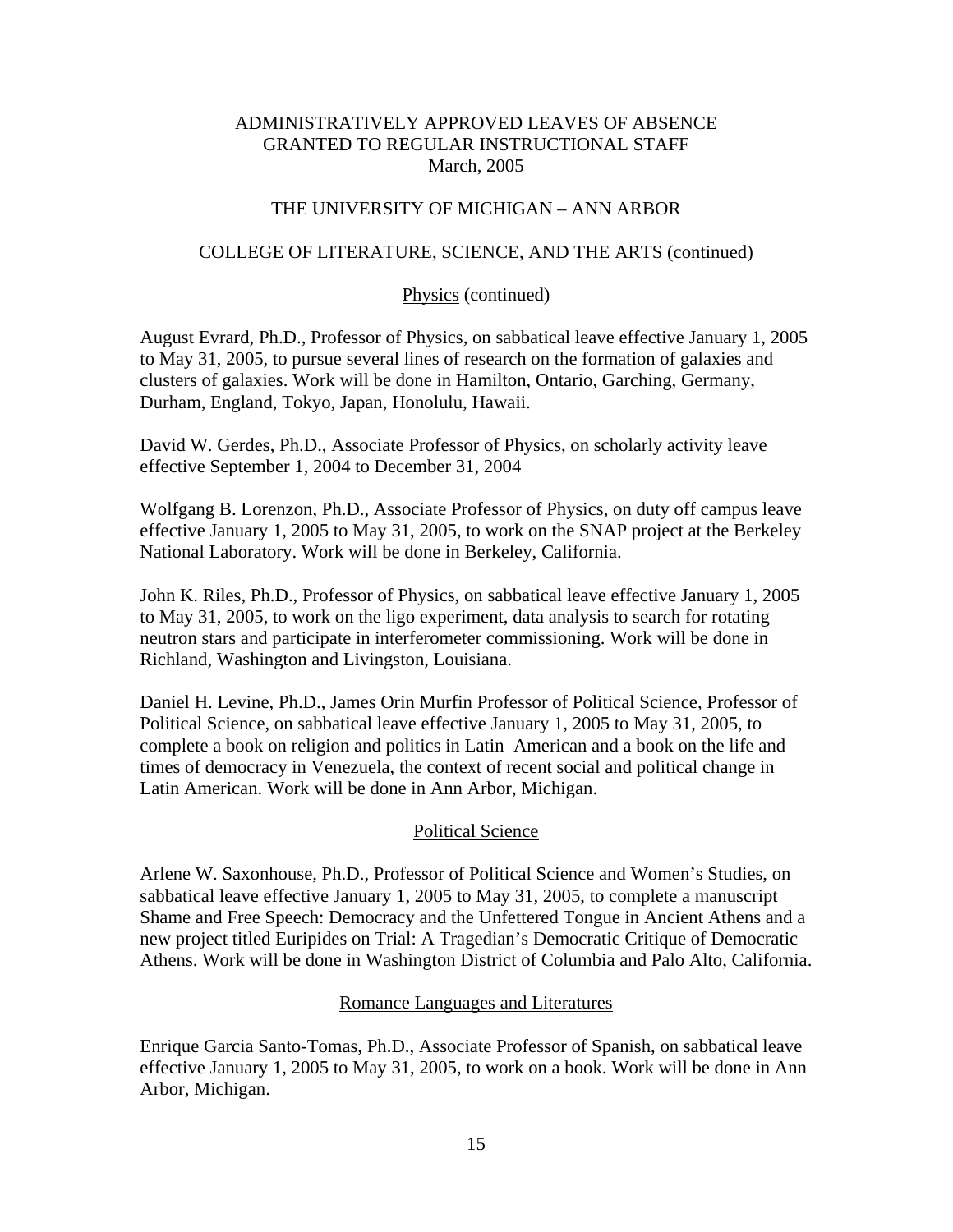### THE UNIVERSITY OF MICHIGAN – ANN ARBOR

### COLLEGE OF LITERATURE, SCIENCE, AND THE ARTS (continued)

#### Sociology

Ching K. Lee, Ph.D., Associate Professor of Sociology, on duty off campus leave effective January 1, 2005 to May 31, 2005, to perform research and writing. Work will be done in Shanghai and Beijing, China and Ann Arbor, Michigan.

Mark S. Mizruchi, Ph.D., Professor of Sociology, College of Literature, Science, and the Arts and Professor of Business Administration, Stephen M Ross School of Business, on Sabbatical leave effective January 1, 2005 to May 31, 2005, to research a book on the changing nature of American Corporate elite from post World War II period to the present. Work will be done in Ann Arbor, Michigan.

Jeffrey D. Morenoff, Ph.D., Associate Professor of Sociology, on sabbatical leave effective January 1, 2005 to May 31, 2005, to write articles for two major research projects, the Chicago Community Adult Health Study and the Human Development in Chicago Neighborhoods. Work will be done in Ann Arbor, Michigan.

#### Women's Studies

Naomi A. Andre, Ph.D., Associate Professor of Women's Studies, on duty off campus leave effective January 1, 2005 to May 31, 2005, to finish an introduction essay for critical edition of orchestral score for William Grant Stills African research and outline a book examining race and identity "blackness' and "blackfare" in opera. Work will be done in Ann Arbor, Michigan.

### MEDICAL SCHOOL

#### Anesthesiology

Stella Ugboma, M.D., Clinical Lecturer in Anesthesiology, on personal leave effective January 1, 2005 to January 4, 2006.

#### Internal Medicine

Jenny N. Hsu, M.D., Clinical Assistant Professor of Internal Medicine, on child care leave effective January 17, 2005 to February 27, 2005.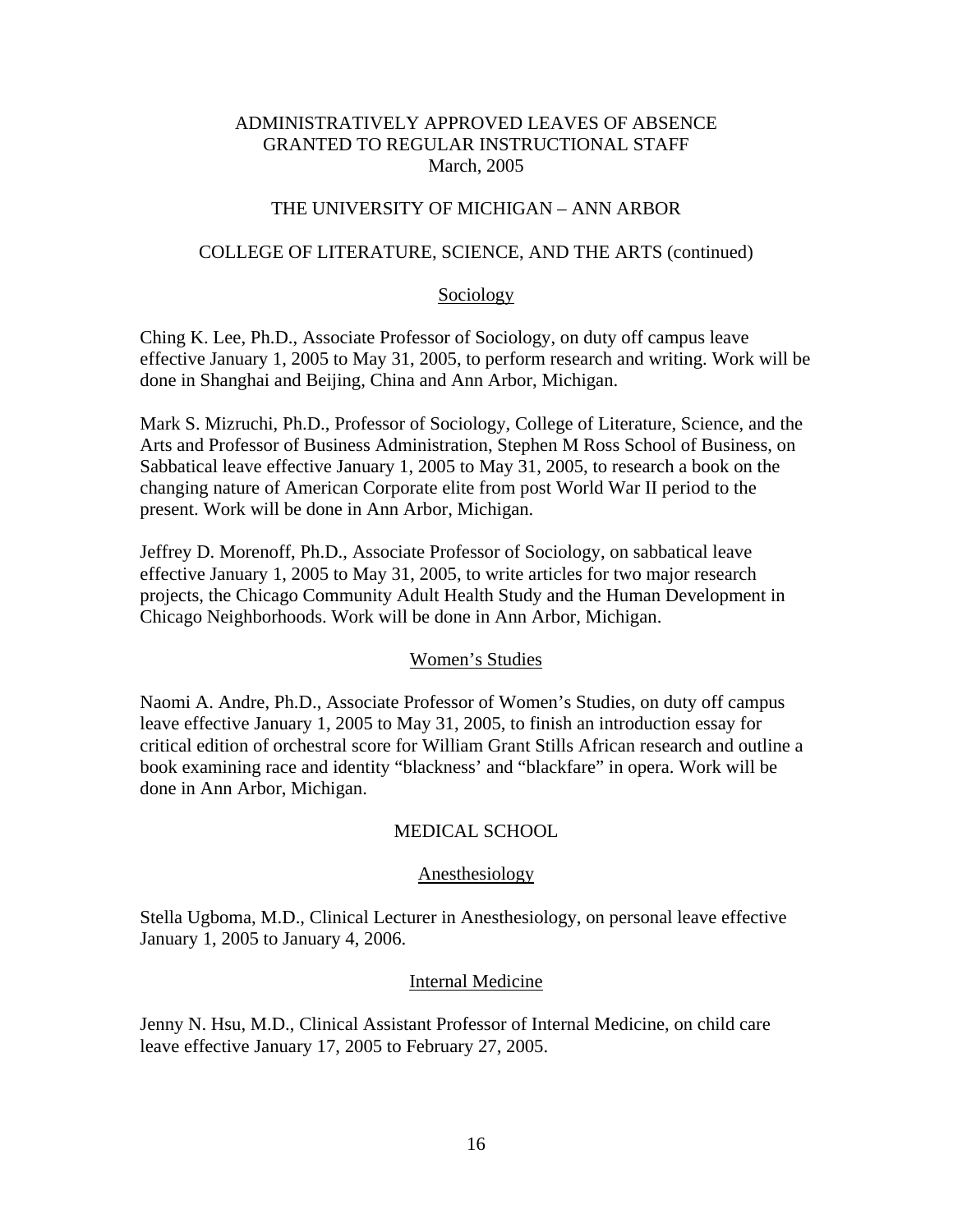### THE UNIVERSITY OF MICHIGAN – ANN ARBOR

### MEDICAL SCHOOL (continued)

#### Internal Medicine (continued)

Eleanor Y. Sun, M.D., Clinical Assistant Professor of Internal Medicine, on child care leave effective January 4, 2005 to March 16, 2005

#### Ophthalmology and Visual Sciences

Qais A. Farjo, M.D., Clinical Assistant Professor of Ophthalmology and Visual Sciences, resigned after 10 years to start private practice, effective February 28, 2005

#### Radiology

Nasser Razack, M.D., Clinical Assistant Professor of Radiology, on personal leave effective February 11, 2005 to February 10, 2006, to investigate new technological advances in the treatment of intracranial aneurysms

### SCHOOL OF PUBLIC HEALTH

#### Environmental Health Sciences

Craig Harris, Ph.D., Professor of Toxicology, on sabbatical leave effective September 1, 2004 to May 31, 2005 to research mechanisms of developmental toxicology and peripheral nerve damage. Work will be done in Ann Arbor, Michigan.

### SCHOOL OF MUSIC

Sandra M. T. Deyoung, Assistant Professor of Dance, on extended sick leave effective January 28, 2005 to March 14, 2005.

### SCHOOL OF NATURAL RESOURCES AND ENVIRONMENT

Michaela T. Zint, Ph.D., Associate Professor of Natural Resources and Environment, on sabbatical leave effective September 1, 2004 to December 31, 2004, to write a book titled: Evaluation in Environmental Education. Work will be done in Ann Arbor, Michigan.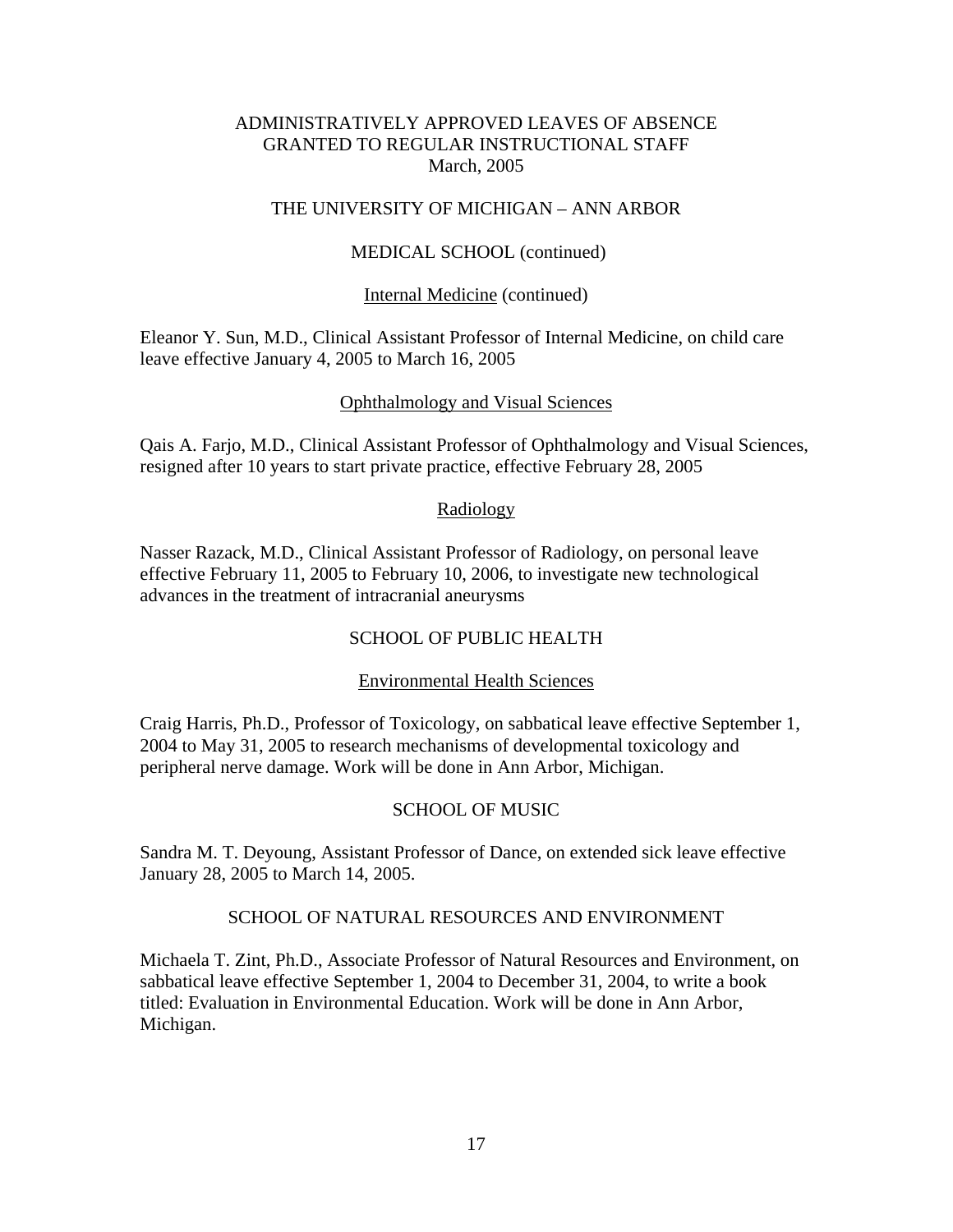## THE UNIVERSITY OF MICHIGAN – ANN ARBOR

## GERALD R FORD SCHOOL OF PUBLIC POLICY

Kerwin K. Charles, Ph.D., Associate Professor of Public Policy, Gerald R Ford School of Public Policy, Associate Professor of Economics, on outside teaching assignment effective September 1, 2005 to May 31, 2006.

## SCHOOL OF SOCIAL WORK

Letha Chadiha, Ph.D., Associate Professor of Social Work, on extended sick leave effective January 1, 2005 to May 31, 2005.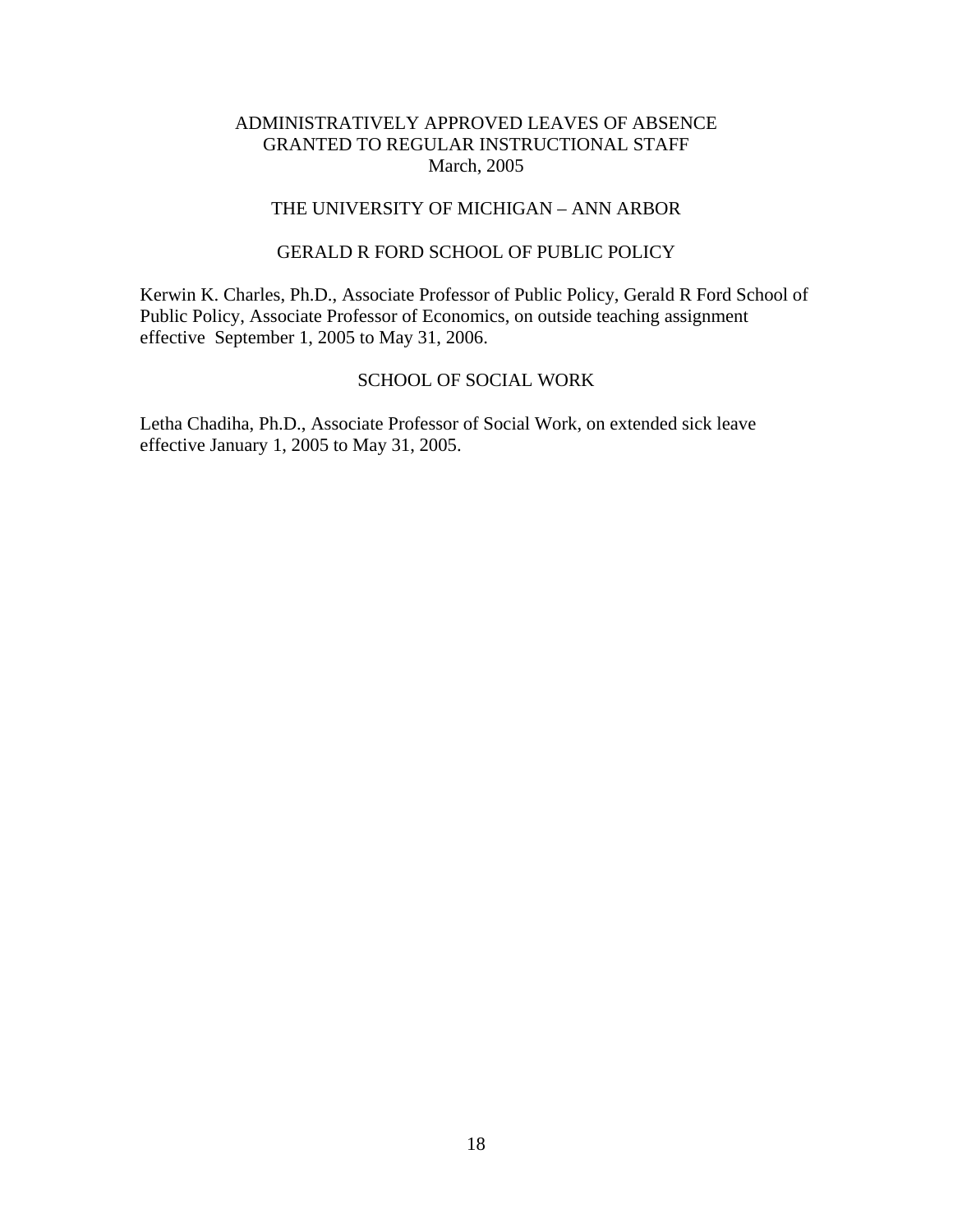## THE UNIVERSITY OF MICHIGAN – DEARBORN

### COLLEGE OF ARTS, SCIENCES AND LETTERS

#### Humanities

Gabriella M. Eschrich, Ph.D., Associate Professor of French, on sabbatical leave effective January 1, 2005 to April 30, 2005, to research manuscripts of the sixteenth century French and Italian poets. Work will be done in Paris and Cambridge, England.

Troy A. Murphy, Ph.D., Associate Professor of Communications, on sabbatical leave effective January 1, 2005 to April 30, 2005, to work on a book project of developing a distinctively rhetorical perspective on the topic of civil society. Work will be done in Dearborn, Michigan.

#### Mathematics and Statistics

John F. Fink, Ph.D., Associate Professor of Mathematics and Statistics, on sabbatical leave effective January 1, 2005 to April 30, 2005, to research graph algorithms and algebraic combinatorics, convexity in oriented graphs and wiener polynomials and distance distributions in certain classes of highly structured graphs. Work will be done in Ann Arbor, Michigan.

Margaret H. Hoft, Ph.D., Professor of Mathematics, on sabbatical leave effective January 1, 2005 to April 30, 2005, to prepare a manuscript Uniform Division Triangles: Discovery and Proof by Computer. Work will be done in Ann Arbor and Dearborn, Michigan.

Paul K.H. Lin, Ph.D., Associate Professor of Mathematics, on sabbatical leave effective January 1, 2005 to April 30, 2005 to find the alias structures for some useful fractional factorial experiments of non-symmetrical designs. Work will be done Dearborn, Michigan.

Thomas E. Snabb, Ph.D., Associate Professor of Mathematics, on sabbatical leave effective September 1, 2004 to December 31, 2004, to research the relationship of foot inclination to power generation in athletic performance. Work will be done in Midland, Texas and Ann Arbor, Michigan.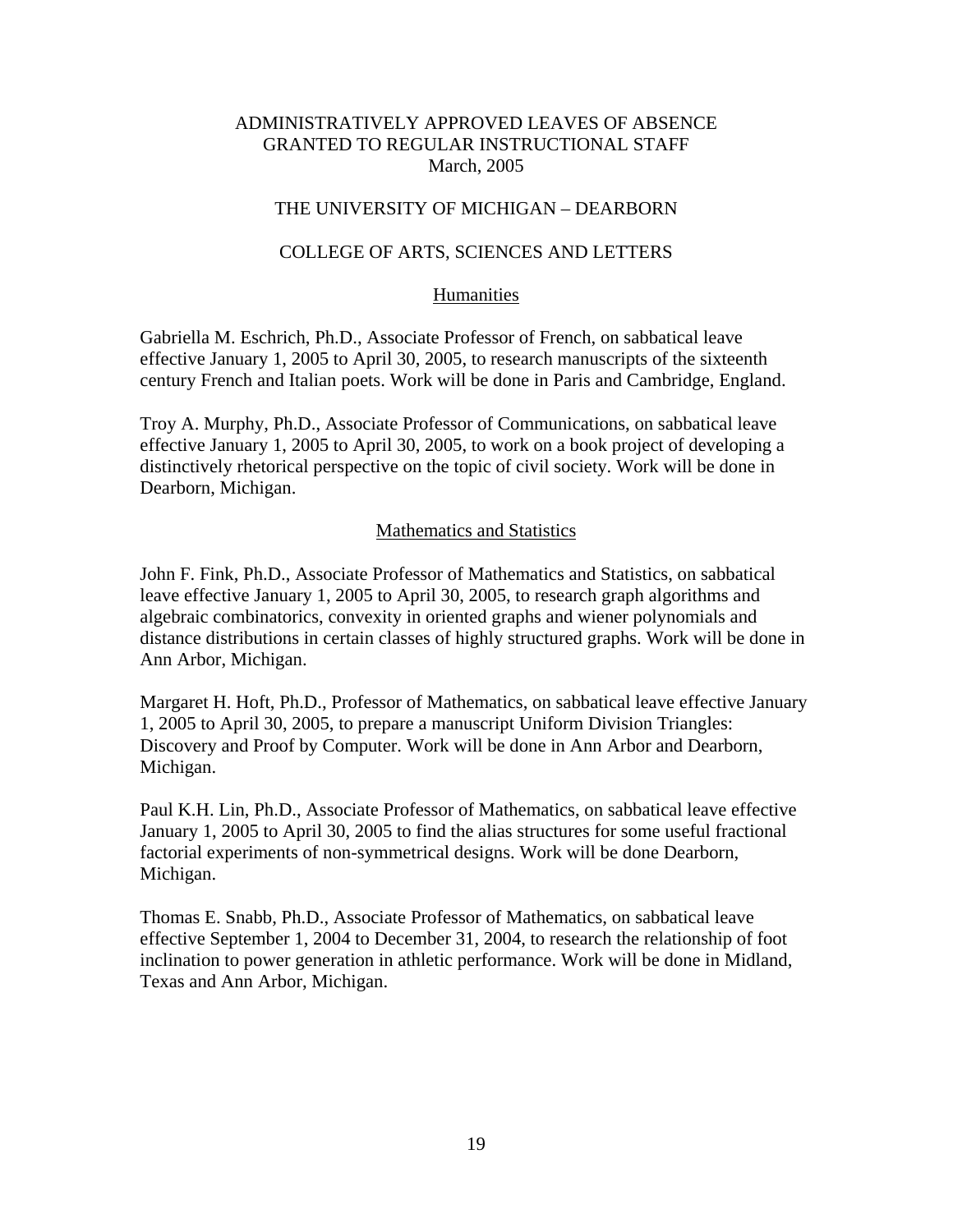## THE UNIVERSITY OF MICHIGAN – DEARBORN

## COLLEGE OF ARTS, SCIENCES AND LETTERS

#### Natural Sciences

Ali A. H. Bazzi, Ph.D., Associate Professor of Chemistry, on sabbatical leave effective January 1, 2005 to April 30, 2005, to conduct research in the areas of chemical speciation of heavy metals in the great lakes, investigation of foodstuff for pollutants and micronutrients, examination of coins, fast food restaurants tokens and household items as sources of pollution and poison in children. Work will be done in Ann Arbor, Michigan.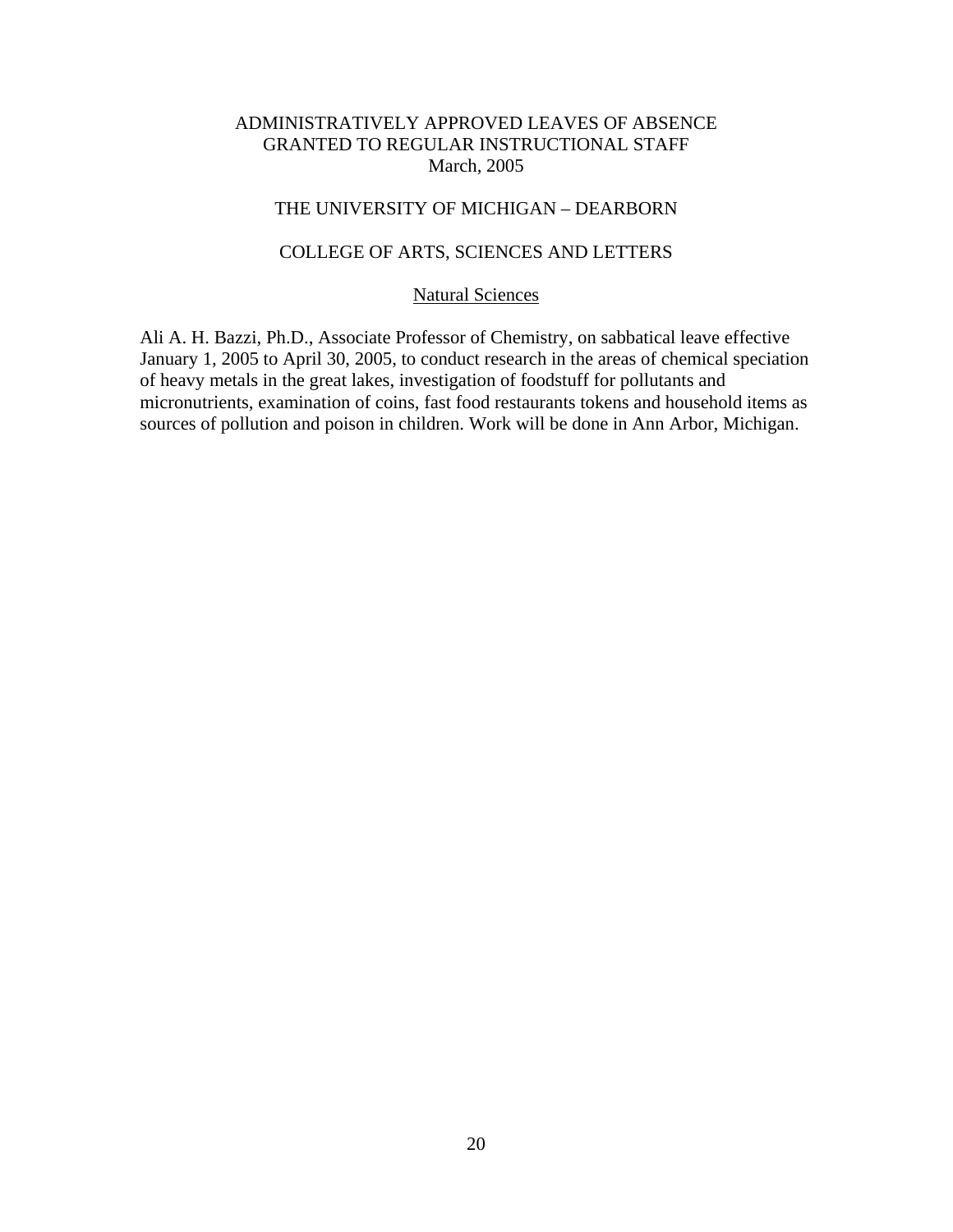## THE UNIVERSITY OF MICHIGAN – FLINT

## COLLEGE OF ARTS AND SCIENCES

### School of Management

Mark J. Perry, Ph.D., Associate Professor of Economics and Associate Professor of Finance, School of Management, on sabbatical leave effective January 1, 2005 to May 31, 2005, to conduct research in the area of commercial banking efficiency in the period after significant deregulation of the financial services industry, the introduction of a single currency in Europe, and a wave of bank mergers in the United States, and finish three or four research articles that will be submitted to scholarly journals. Work will be done in Flint, Michigan.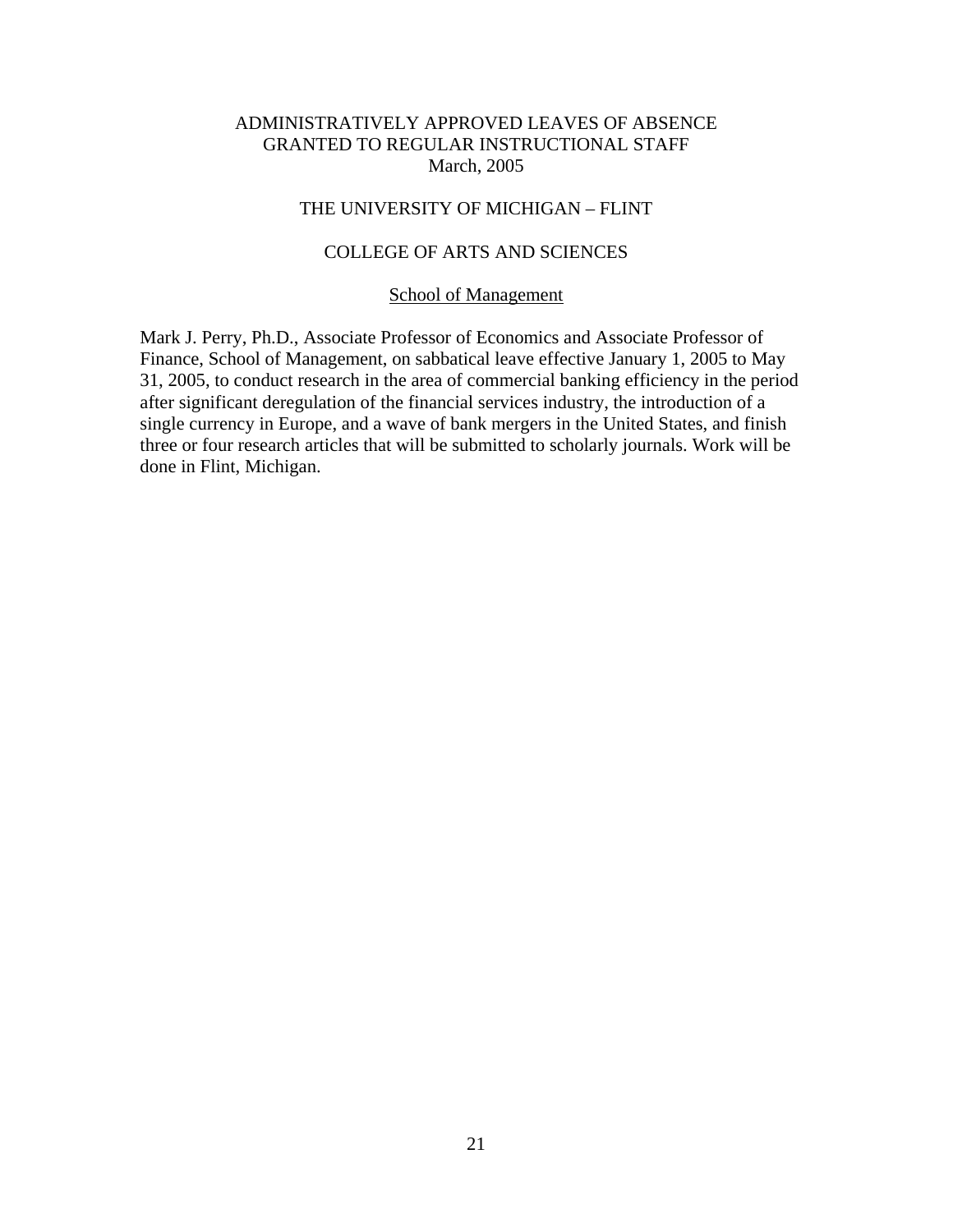## THE UNIVERSITY OF MICHIGAN – ANN ARBOR

## **History**

Kathleen M. Canning, Ph.D., Professor of History, with tenure, and Professor of Women's Studies, without tenure, duty off campus leave effective January 1, 2005 to May 31, 2005. Cancelled.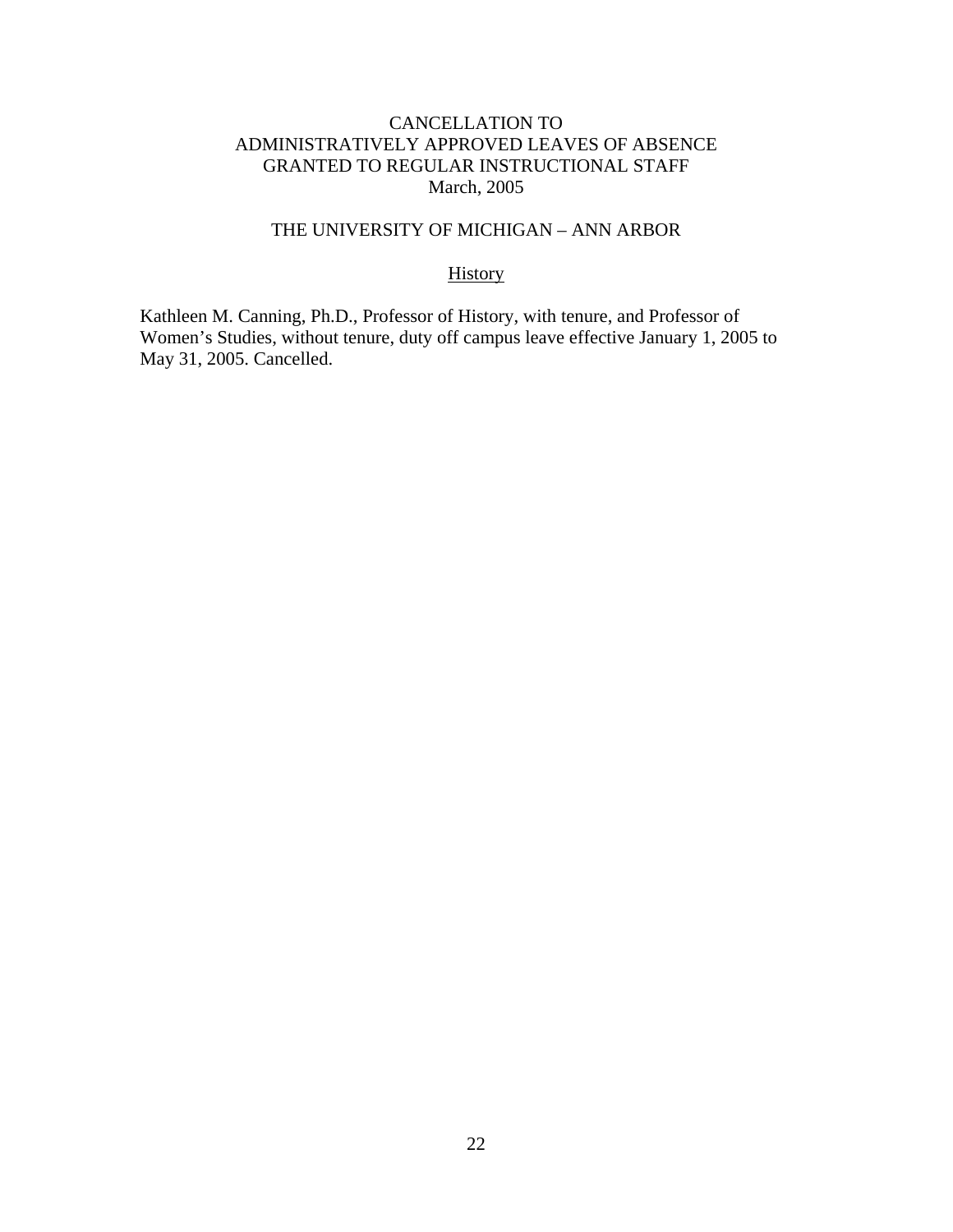## TERMINATIONS OF REGULAR INSTRUCTIONAL STAFF March, 2005

## THE UNIVERSITY OF MICHIGAN – ANN ARBOR

# COLLEGE OF ENGINEERING

## Aerospace Engineering

Gerard M. Faeth, Ph.D., Arthur B Modine Distinguished University Professor of Aerospace Engineering, Professor of Aerospace Engineering and Professor of Mechanical Engineering, deceased after 20 years of service

## Electrical Engineering and Computer Science

David J. Anderson, Ph.D., Professor of Electrical Engineering and Computer Science, Professor of Biomedical Engineering, College of Engineering and Professor of Electrical Engineering and Computer Science, Department of Otorhinolaryngology, Medical School, retired effective May 31, 2005

George I. Haddad, Ph.D., Robert J Hiller Professor of Electrical Engineering and Computer Science and Professor of Electrical Engineering and Computer Science, retired effective May 31, 2005

Toby J. Teorey, Ph.D., Professor of Electrical Engineering and Computer Science, retired effective May 31, 2005

## SCHOOL OF DENTISTRY

Monica P. Schneider, D.D.S., Clinical Lecturer in Dentistry, Department of Orthodontics and Pediatric Dentistry, resigned after 4 years of services, to accept a position with the University of Maryland Dental School, Baltimore, Maryland, effective March 31, 2005

## MEDICAL SCHOOL

### General Survey

Mary-Margaret Brandt, M.D., Clinical Assistant Professor of Surgery, resigned for personal reasons after 8 years of service, effective January 31, 2005

### **Pharmacology**

Bert N. Ladu, Jr., Ph.D., Professor Emeritus of Pharmacology, deceased after 30 years of service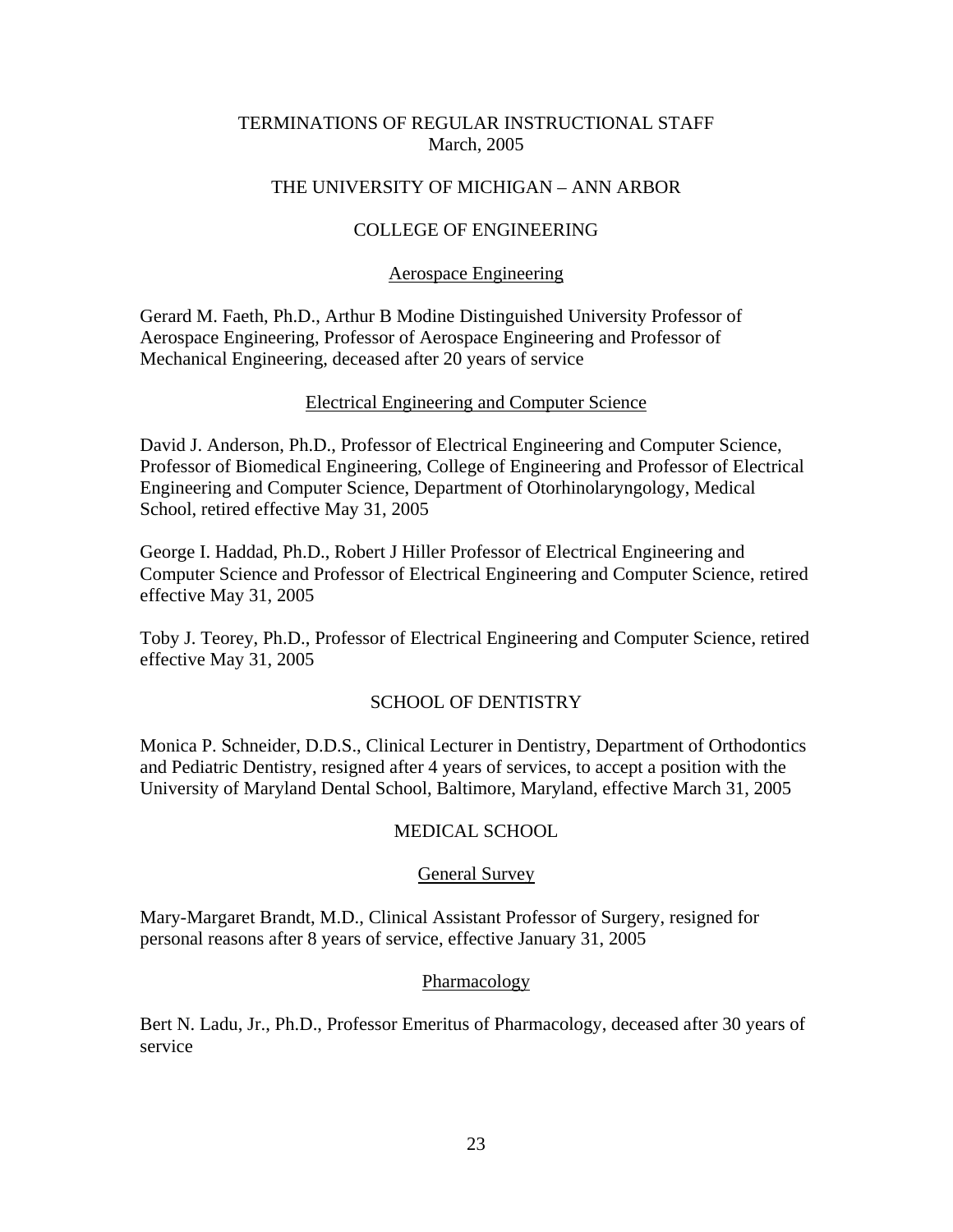## TERMINATIONS OF REGULAR INSTRUCTIONAL STAFF March, 2005

## THE UNIVERSITY OF MICHIGAN – ANN ARBOR

### MEDICAL SCHOOL (continued)

### **Psychiatry**

Norman E. Alessi, M.D., Professor of Psychiatry and Associate Professor of Pediatrics and Communicable Diseases, retired after 29 years of service, effective March 26, 2005

Edith S. Gomberg, Ph.D., Professor Emerita of Psychology, Department of Psychiatry, deceased after 31 years of service

### Radiology

Michael B. Sneider, M.D., Clinical Assistant Professor of Radiology, resigned after 2 years of service to accept a position at X-Ray Associates, Hockessin, Delaware

## COLLEGE OF PHARMACY

Simon M. Cronin, PHARMD., Clinical Assistant Professor of Pharmacy and Clinical Pharmacist, Hospital Pharmacy Services, resigned after 8 years of service to accept a position with the Karmanos Hospital, Detroit, Michigan.

Stephanie D. Taylor, Ph.D., Assistant Professor of Social and Administrative Sciences, resigned after 10 years of service to accept a position with Merck, Whitehouse Station, New Jersey

## SCHOOL OF NURSING

Barbara P. Houghton, M.S.N., Lecturer in Nursing, retired after 3 years of service, effective May 31, 2005

Lorraine B. Robbins, B.S., Lecturer in Nursing, resigned after 10 years of service to accept a position with the Michigan State University, East Lansing, Michigan